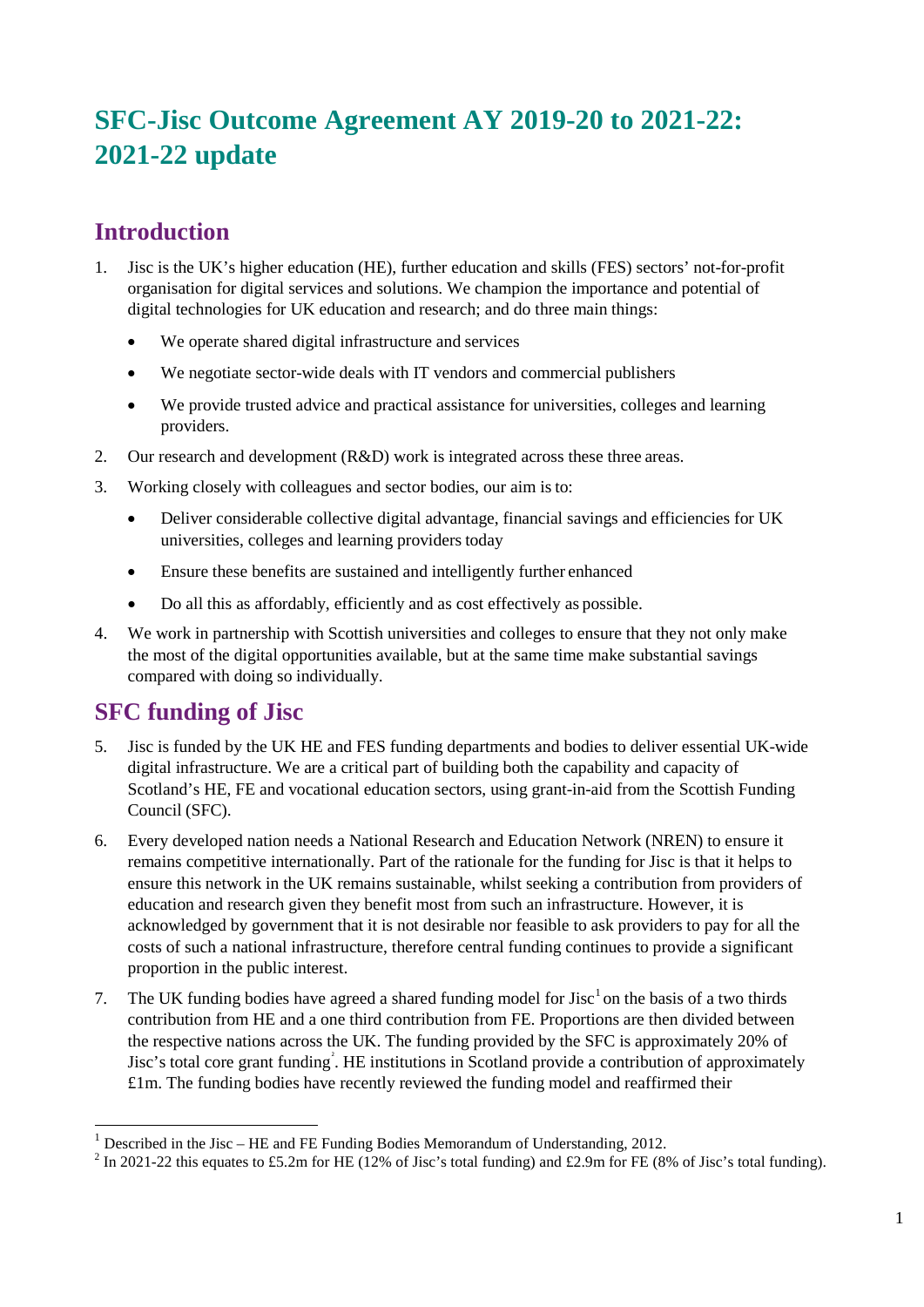commitment to this approach for the foreseeable future.

#### **Why this funding agreement is needed**

8. We see reduced public spending within the context of the pandemic, Brexit and skills shortages. There is also a need to improve the student and staff experience and protect wellbeing for our universities, colleges and research institutes. This agreement provides certainty to institutions as to our priorities over the three year period and clarifies the outcomes we seek to achieve on behalf of the Scottish education and research sectors. It should be noted, however, that the activity described in this agreement is subject to a flat cash funding settlement from Jisc's core funders, including from the SFC. Any cuts to our funding could result in some of the activity in this agreement being reduced or stopped and/or increases to the HE subscription in Scotland.

#### **Capital funding**

9. In addition to the core funding above, SFC may, from time to time, provide Jisc with capital funding for critical infrastructure investment. For example, in 2021-22, the SFC has provided capital funding towards upgrades being carried out in Scotland that are part of the [Janet network](https://www.jisc.ac.uk/news/further-and-faster-catching-up-with-the-janet-access-programme-02-jun-2020)  [access programme.](https://www.jisc.ac.uk/news/further-and-faster-catching-up-with-the-janet-access-programme-02-jun-2020)

#### **Reporting against our priorities**

10. We will report against the priorities and outcomes in this agreement in September each year for the preceding academic year.

## **Strategic context**

#### **Vision and mission**

11. We believe education and research improves lives, and technology improves education and research. Our is vision for the UK to be a world leader in technology for education and research. Our mission is to power and empower our members with the technology and data they need to succeed.

#### **Jisc strategy 2019-22**

- 12. Jisc's [strategy](https://www.jisc.ac.uk/reports/strategy-2019-2022) for 2019-22 is to build on our transition to a membership organisation, taking our achievements to the next level and enhancing what we do to the further satisfaction of members and funders. We will:
	- [Satisfy members and](https://www.jisc.ac.uk/reports/strategy-2019-2022#satisfying) funders
	- [Deliver world-class core services](https://www.jisc.ac.uk/reports/strategy-2019-2022#services)
	- [Offer value-added services](https://www.jisc.ac.uk/reports/strategy-2019-2022#value-added)
	- [Inspire with thought leadership](https://www.jisc.ac.uk/reports/strategy-2019-2022#thought-leadership)
	- [Transform Jisc](https://www.jisc.ac.uk/reports/strategy-2019-2022#transform)
	- [Provide financial leadership.](https://www.jisc.ac.uk/reports/strategy-2019-2022#financial)
- 13. We have a number of sector specific strategies, with associated priorities and targets, for example, [Further education and skills strategy 2020-23,](https://www.jisc.ac.uk/reports/jisc-further-education-and-skills-strategy-2020-2023) [Powering UK Higher Education 2021-24](https://www.jisc.ac.uk/reports/higher-education-strategy-2021-2024) and [Research and Innovation sector strategy 2021-23](https://www.jisc.ac.uk/reports/research-and-innovation-sector-strategy-2021-2023) We include a selection of targets within this agreement as examples of indicative outcomes over the period. These may be updated annually.
- 14. Recognising the impact of the pandemic on UK education and research, we explored (in partnership with UUK, AdvanceHE and Emerge Education) preferable scenarios for what HE might look like in the near and longer term future in [Learning and teaching reimagined.](https://www.jisc.ac.uk/learning-and-teaching-reimagined) Similarly, we worked in partnership with AoC on **Shaping the digital future of FE and skills** to help colleges to realise the potential of technology to benefit FE during the pandemic context and into the future.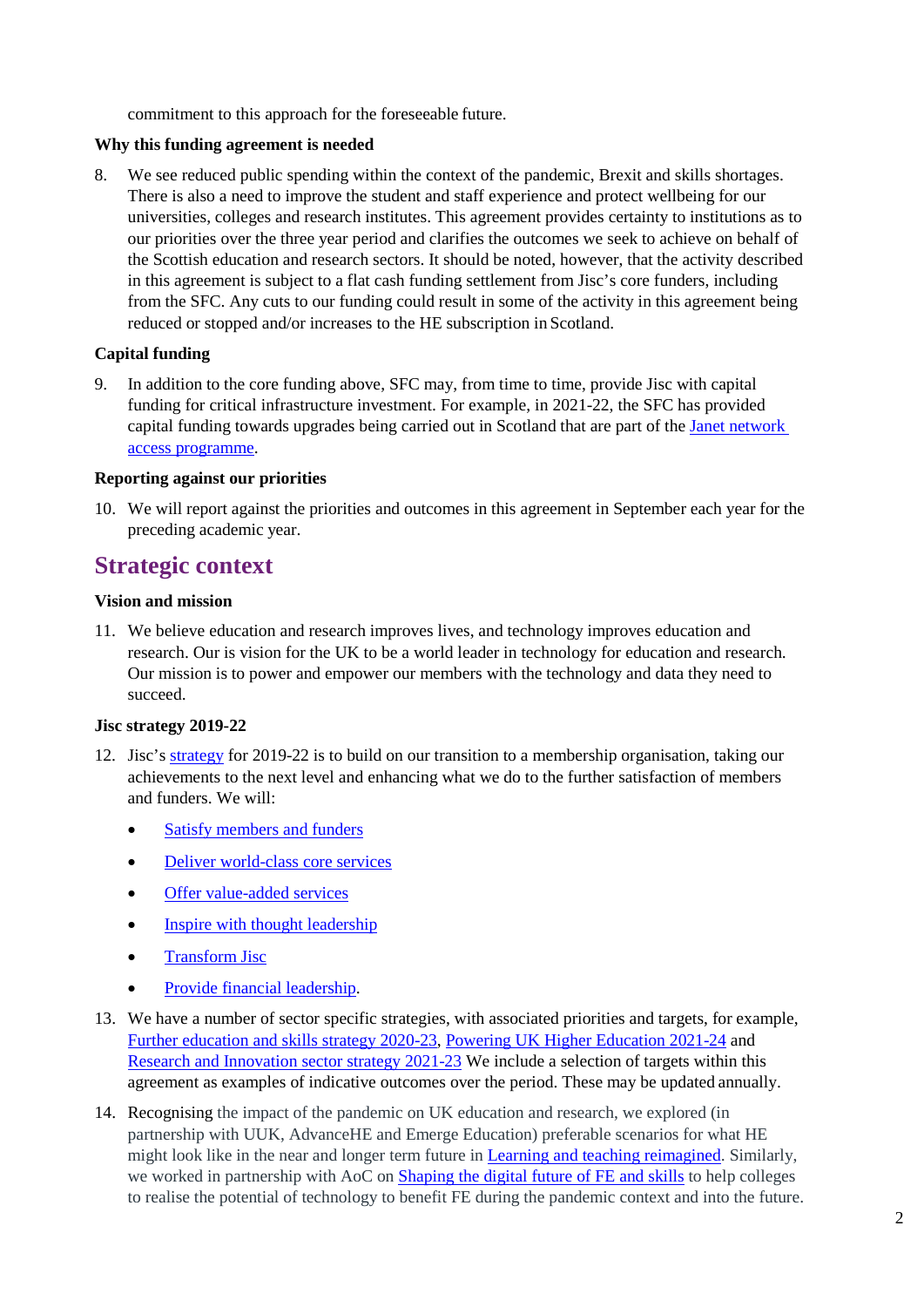- 15. Jisc contributed to the digital elements of SFC's [Review of coherent provision and sustainability](http://www.sfc.ac.uk/review/review.aspx) by taking forward the 'Supporting the digital revolution for learners' consultation. Other policy priorities include:
	- The outcomes i[n SFC's Strategic Framework](http://www.sfc.ac.uk/web/FILES/StrategicFramework/Scottish_Funding_Council_Strategic_Framework_2019-2022.pdf) 2019-22
	- Scotland's [College and University sector ICT strategy](http://www.sfc.ac.uk/web/FILES/Quality/Further_and_Higher_Education_ICT_Strategy.pdf) 2019-21
	- [Digital Scotland](https://www.gov.scot/publications/realising-scotlands-full-potential-digital-world-digital-strategy-scotland/)
	- [Working collaboratively for a Better Scotland:](https://www.gov.scot/binaries/content/documents/govscot/publications/corporate-report/2018/06/enterprise-and-skills-strategic-board-outline-plan/documents/13799bff-2639-4557-97e7-3568dd1b0f78/13799bff-2639-4557-97e7-3568dd1b0f78/govscot%3Adocument) outline strategic plan 2018.
- 16. Finally, the so-called 'Industry 4.0' technologies such as artificial intelligence (AI), the Internet of Things (IoT) and machine learning are changing industry and the workplace but are yet to be fully realised across tertiary education. Wehave therefore also developed a 15-year vision to guide our R&D: ['Education 4.0'](https://www.jisc.ac.uk/blog/the-potential-of-education-4-is-huge-the-uk-must-take-the-lead-now-12-sep-2018) and ['Research 4.0'](https://www.jisc.ac.uk/research) which will explore ways for education and research to take advantage of the new technologies.

#### **Outcomes**

- 17. SFC provides grant funding to Jisc to contribute to the following SFC strategic objectives:
	- To invest in education that is accessible to learners from all backgrounds, gives them a highquality learning experience, supports them to succeed in their studies, and equips them to flourish in employment, further study and fulfilling lives
	- To invest in excellent research and innovation that adds to current knowledge, delivers economic and societal value, enhances Scotland's international reputation and attractiveness, and makes the world around us prosperous, healthier and more sustainable
	- To ensure colleges, universities and specialist institutions form part of a successful, worldleading, coherent and sustainable system of education that responds effectively to the future needs of learners and the skills needs of the economy and society, enhances our rich cultural life, and strengthens Scotland's international connections.
- 18. And to support the following Scottish Government strategic priorities:
	- To provide the best student experience, seamlessly connected for learners of all ages and backgrounds
	- To provide high quality learning in a system where institutions work in partnership and demonstrate the highest standards of governance and financial accountability
	- To support Scotland's global reputation as a Science and Research Nation synonymous with high quality teaching, research, knowledge exchange and innovation.
- 19. These contribute to the following Scottish Government National Performance Framework Outcomes:
	- Communities We live in communities that are inclusive, empowered, resilient and safe
	- Economy We have a globally competitive, entrepreneurial, inclusive and sustainable economy
	- Education We are well educated, skilled and able to contribute to society
	- Human Rights We respect, protect and fulfil human rights and live free from discrimination
	- International We are open, connected and make a positive contribution internationally.

## **Priorities**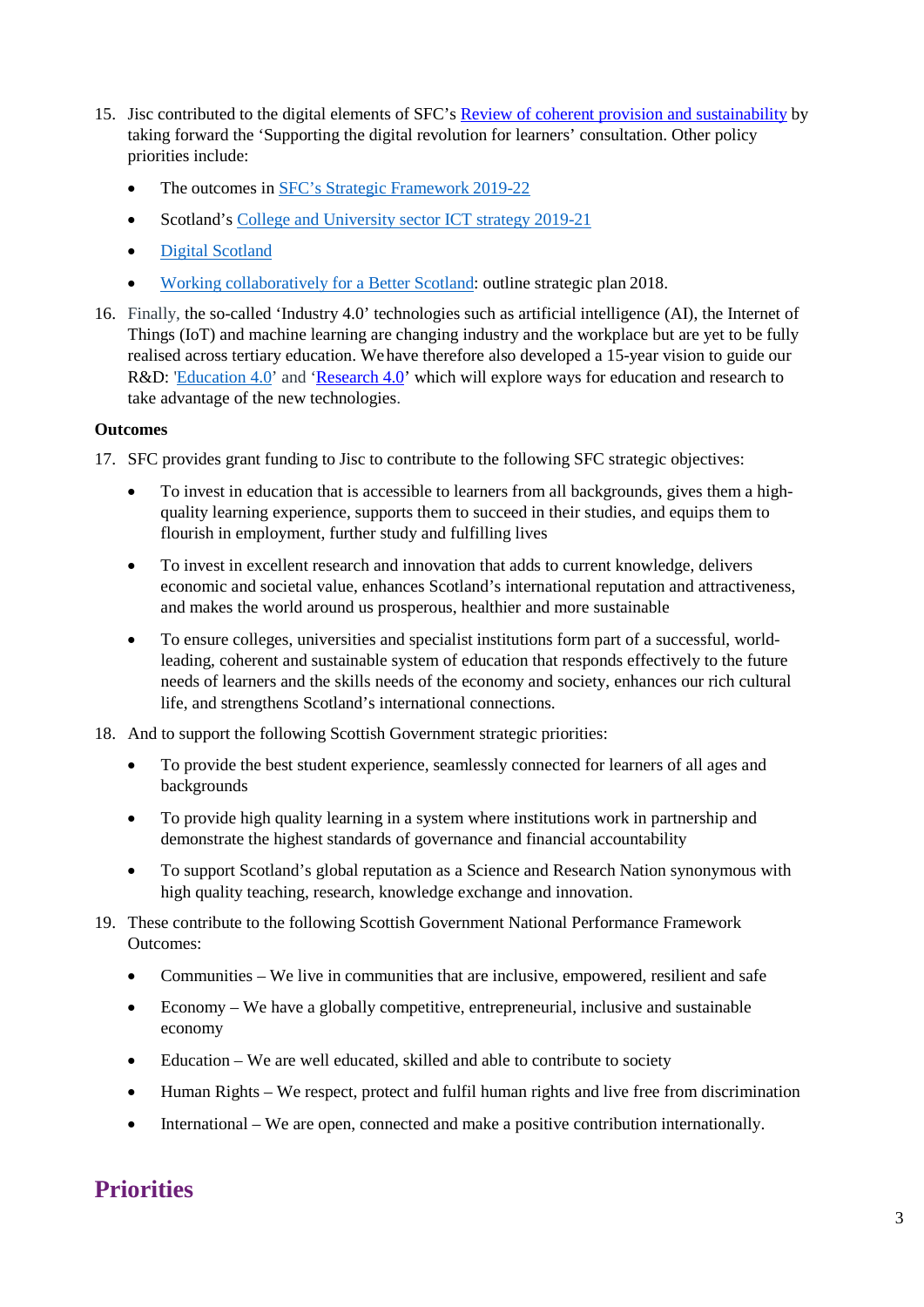## **Network**

#### **Context**

20. Pressures on public finance in education are leading universities and colleges to look for more [efficient](https://www.universitiesuk.ac.uk/policy-and-analysis/reports/Documents/2013/funding-challenge-for-universities.pdf)  [and effective ways](https://www.universitiesuk.ac.uk/policy-and-analysis/reports/Documents/2013/funding-challenge-for-universities.pdf) to deliver these services. One high-level aim of [SFC's strategic framework](http://www.sfc.ac.uk/web/FILES/StrategicFramework/Scottish_Funding_Council_Strategic_Framework_2019-2022.pdf) [2019-22](http://www.sfc.ac.uk/web/FILES/StrategicFramework/Scottish_Funding_Council_Strategic_Framework_2019-2022.pdf) is to ensure colleges, universities and specialist institutions form part of a successful, world-leading, coherent and sustainable system of education. [Digital Scotland: Digital](https://www.gov.scot/publications/scotlands-digital-future-infrastructure-action-plan/) [connectivity](https://www.gov.scot/publications/scotlands-digital-future-infrastructure-action-plan/) aims to deliver a world-class, future proofed digital infrastructure across all of Scotland by 2020 and [city region deals](https://www.gov.scot/policies/cities-regions/city-region-deals/) welcome data innovation in order to improve regional economies. Scotland's College and University [sector ICT strategy](http://www.sfc.ac.uk/web/FILES/Quality/Further_and_Higher_Education_ICT_Strategy.pdf) calls for improvements in ICT efficiency and productivity to be enabling, and include improved responsiveness, personalisation and usability.

#### **What Jisc already does**

- 21. Jisc provides value to our member universities and colleges, and saves them time and costs. For example, we provide:
	- Access to the high speed, reliable and secure Janet [network](https://www.jisc.ac.uk/janet) It allows our members to safely deliver their services and data to end users across the UK and internationally, and at a lower cost and with maximum flexibility. It consists of a large backbone network to which 18 regional networks connect serving over a 1,000 connected organisations and 1 million users.
	- Access to a range of related [connectivity services](https://www.jisc.ac.uk/connectivity) offering secure and seamless internet access and roaming across organisations (e.g. [eduroam\)](https://www.jisc.ac.uk/eduroam), locations and devices. This includes IP network connections with high availability and uncontended bandwidth to support innovation, research and learning.
	- Access to a range of [trust and identity services](https://www.jisc.ac.uk/trust-and-identity) (e.g. [certificate service,](https://www.jisc.ac.uk/certificate-service) [domain registry,](https://www.jisc.ac.uk/domain-registry) UK Access [Management Federation,](https://www.jisc.ac.uk/uk-federation) [OpenAthens,](https://www.jisc.ac.uk/openathens) [student voter](https://www.jisc.ac.uk/student-voter-registration) registration service and [consultancy\)](https://www.jisc.ac.uk/consultancy/trust-and-identity) which help universities and colleges to manage access to their resources and services efficiently and effectively.
	- Brokerage and peered connectivity to public [cloud](https://www.jisc.ac.uk/cloud) services including access to a range of cloud [solutions](https://www.jisc.ac.uk/cloud) and additional data centre capacity if required.
	- High-level advice and guidance on IT infrastructure via our account managers, as well as a range of [online guides](https://www.jisc.ac.uk/guides) on reducing costs, and being more efficient and effective with digital. We can also provide bespoke consultancy through our [infrastructure review](https://www.jisc.ac.uk/consultancy/infrastructure-review) service.
	- High-quality [training](https://www.jisc.ac.uk/training) and events, such as [Networkshop,](https://www.jisc.ac.uk/networkshop) designed for university and college staff to develop in-house expertise and make the most of our services and solutions.

#### **Priorities for Jisc 2021-22:**

#### **Outcome (for the Janet access programme):**

By 2023, Scotland's universities and colleges will benefit from the upgrade of the Janet access infrastructure, providing better network coverage, more resilience, lower costs and faster provisioning of additional connectivity services

 $\triangleright$  We will continue to run our multi-year programme to upgrade and rearchitect access to the Janet network infrastructure across the UK to meet the growing demands of our members. Design work for the four Scottish regional networks has started in 2020-21, and the new access networks will be delivered in 2021-22, followed by transition of customer connections to the new networks by 2023. Implementation of updated access networks across the rest of the UK is planned to complete in 2023- 24. The new access infrastructure design will involve creating resilient rings based on a combination of telephone exchanges, carrier neutral data centres, dark fibre, and a range of ethernet and optical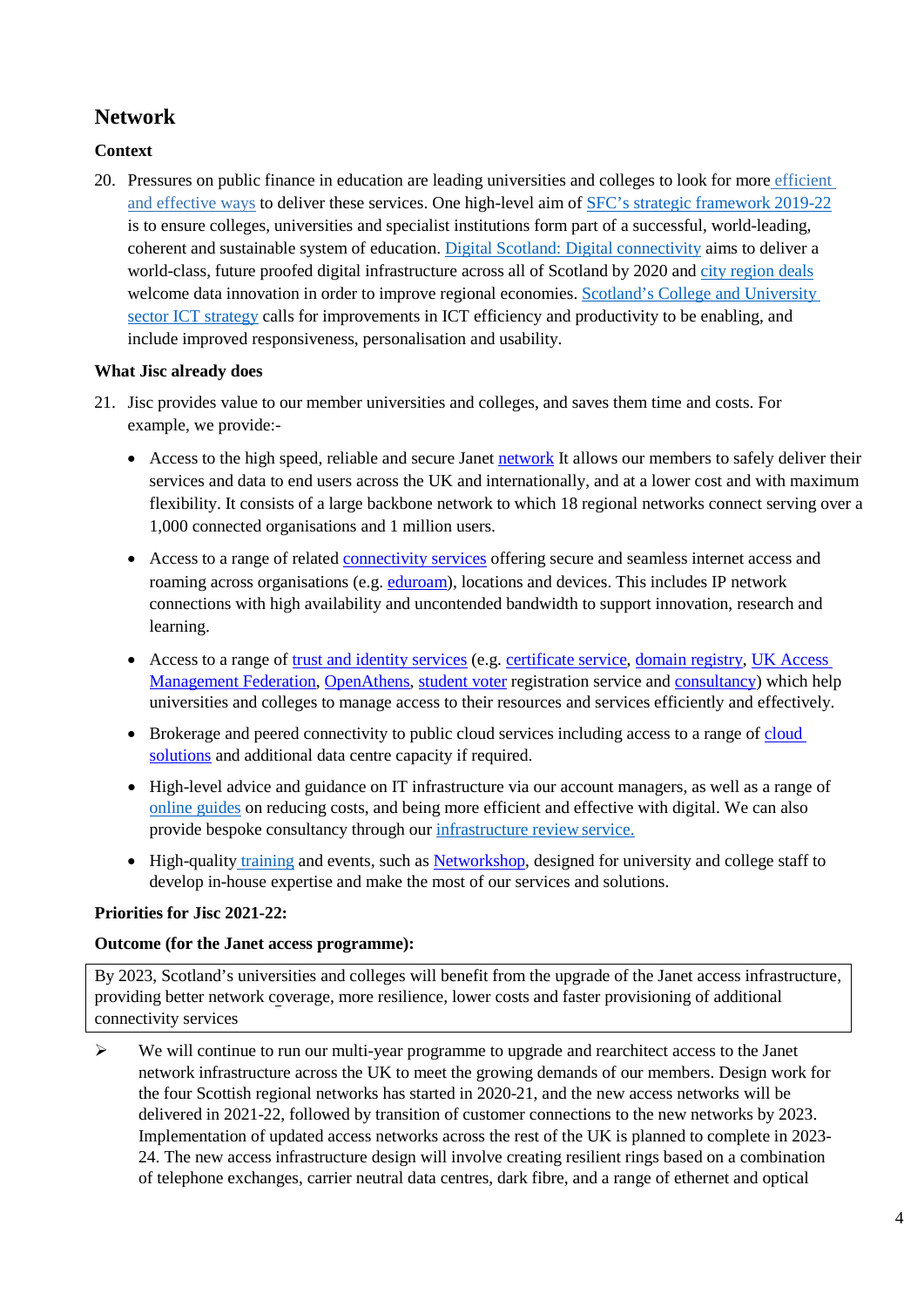based services from Openreach. The design should also reduce the costs of delivering scalable services across the UK and delivery increased security and flexibility to run institutional processes and services. Work in Scotland began in Spring 2021 and is expected to complete by 2023.

| <b>Janet network: indicative outcomes</b>        |                  |                  |                                                                                                                                                                                                             |
|--------------------------------------------------|------------------|------------------|-------------------------------------------------------------------------------------------------------------------------------------------------------------------------------------------------------------|
| <b>Priority</b>                                  | 2019-20 outcomes | 2020-21 outcomes | 2021-22 outcomes<br>(Subject to funding)                                                                                                                                                                    |
| Janet transitioned<br>to new access<br>structure |                  |                  | New Scottish access<br>$\bullet$<br>network infrastructure<br>delivered during 2021-22.<br>Transition of member<br>$\bullet$<br>connections to new access<br>infrastructure to commence<br>in $2021 - 22$ . |
|                                                  |                  |                  | All member connections<br>$\bullet$<br>provided on new Janet<br>access infrastructure will be<br>delivered in a more efficient<br>and agile manner.                                                         |

#### **How will this benefit Scottish institutions?**

22. The new access infrastructure for Janet will be more consistent, agile and secure so that institutions will be able to innovate in the ways in which they deliver education using technology (be it online, blended or distance learning), both locally, across large geographical distances and internationally. Universities will be able to meet the bandwidth and capability demands arising from ever-increasing volumes and complexity of research data and its processing. The rearchitect will also give Jisc the opportunity to embed the tools required for improved cyber security, and also reduce Jisc's own running costs.

### **Cyber security**

#### **Context**

- 23. The cyber threat landscape continues to deteriorate. Attacks are increasing in terms of volume, frequency and sophistication. The research and education sectors must continue to counter threats in all their forms, from sophisticated state actors to low level criminals. UK HE institutions were recently highlighted as [targets for Russian state-sponsored cyber criminals](https://www.jisc.ac.uk/blog/universities-alerted-to-cyber-threat-from-russia-06-jul-2021) in a joint statement by the National Cyber Security Centre (NCSC) and its US counterparts.
- 24. Jisc has encouraged all members to be prepared for further waves of cyber security incidents in AY2021-22. Following a number of damaging ransomware attacks during last year's clearing and enrolment period Jisc provided detailed advice and guidance to universities and colleges on how to mitigate against cyber-attacks and to be better prepared this year. However there have been 17 ransomware incidents so far in 2021, which is more than were seen in the whole of 2020.
- 25. Distributed Denial of Service (DDoS) attacks, where attackers attempt to flood a network with traffic or overload systems to make them unusable, also continue to be targeted towards education and research organisations. In the past year, 34 Scottish institutions were targeted with 138 verified DDoS attacks. However, Jisc's mitigation service has prevented significant disruption to these organisations.
- 26. The [Cyber resilience strategy for Scotland](https://www.gov.scot/publications/safe-secure-prosperous-cyber-resilience-strategy-scotland/) (and its [strategic framework\)](https://www.gov.scot/publications/strategic-framework-cyber-resilient-scotland/) aims to build on the solid foundation of the [National](https://assets.publishing.service.gov.uk/government/uploads/system/uploads/attachment_data/file/567242/national_cyber_security_strategy_2016.pdf) [Cyber Security Strategy](https://assets.publishing.service.gov.uk/government/uploads/system/uploads/attachment_data/file/567242/national_cyber_security_strategy_2016.pdf) and move Scotland to a stage where everyone routinely recognises and manages risks, as well as becomes a leader in meeting the growing demand for cyber skills talent.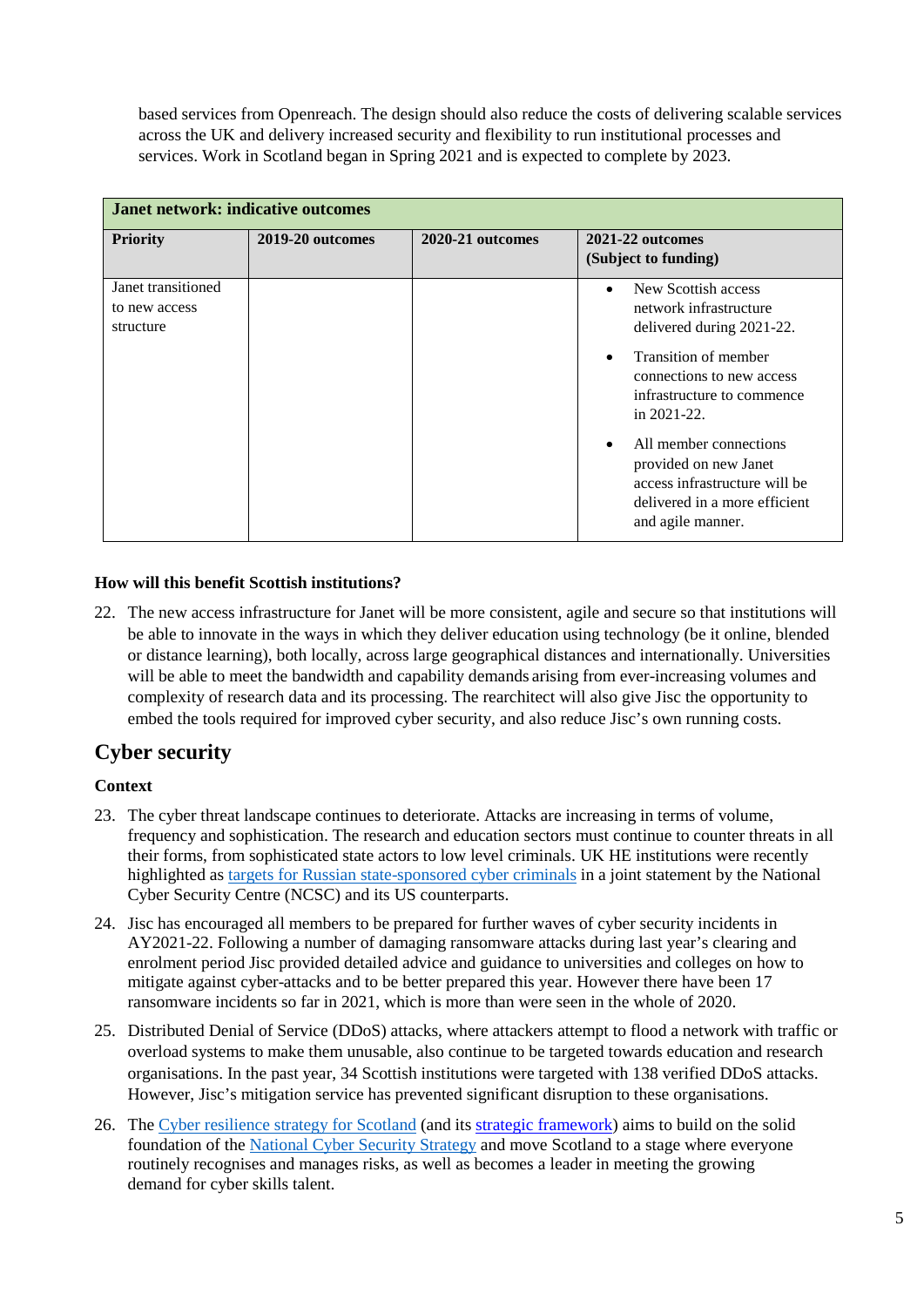#### **What Jisc already does**

- 27. Jisc acts as a trusted partner and critical friend, supporting our members through these challenges with our range of [cyber security services](https://www.jisc.ac.uk/cyber-security) and in-house expertise. We also protect the [Janet Network](https://www.jisc.ac.uk/janet) and securely connect members and other organisations. This includes:-
	- A security operations centre (SOC) that detects and defends against thousands of attacks every year on the Janet network. Our incident management and alerts protect Scotland's institutions against major issues - such as DDoS attacks. They also provide actionable intelligence for malware and other vulnerabilities that may be exploited to cause confidentiality breaches and loss of data.
	- Protection for individual organisations/IT estates. For example, we help colleges such as Forth [Valley College](https://www.jisc.ac.uk/blog/a-robust-cyber-security-strategy-is-one-the-top-priorities-for-my-college-30-may-2018) implement a robust cyber security strategy to ensure the cyber safety of their college, their data and their people
	- A range of [mitigation services](https://www.jisc.ac.uk/ddos-mitigation) to reduce the risk of losing a network connection avoiding inconvenience, reputation loss or financial damage
	- Services for added layers of defence: [penetration testing,](https://www.jisc.ac.uk/penetration-testing) [web filtering,](https://www.jisc.ac.uk/penetration-testing) [cyber security](https://www.jisc.ac.uk/cyber-security-financial-x-ray) [financial x](https://www.jisc.ac.uk/cyber-security-financial-x-ray)[ray,](https://www.jisc.ac.uk/cyber-security-financial-x-ray) [cyber security](https://www.jisc.ac.uk/cyber-security-assessment) assessment[, managed SIEM,](https://www.jisc.ac.uk/managed-siem) [cyber essentials](https://www.jisc.ac.uk/cyber-essentials) an[d cyber essentials plus](https://www.jisc.ac.uk/cyber-essentials)
	- Close alignment with the National Cyber Security Centre (NCSC) strategy for active defence
	- A range of topical cyber security training and thought leadership (including [annual conference](https://www.jisc.ac.uk/events/jisc-security-conference-2020-03-nov-2020/about)[,](https://community.jisc.ac.uk/system/files/288/Cybersecurity_Posture_Survey_2018_Research_Findings_0.pdf) [cyber security](https://community.jisc.ac.uk/system/files/288/Cybersecurity_Posture_Survey_2018_Research_Findings_0.pdf) survey and a number of [cyber training courses and clinics\)](https://www.jisc.ac.uk/training).

#### **Key priorities for Jisc**

#### **Outcome:**

By 2022, Scotland's universities and colleges will be more cyber-resilient and able to align with the Scottish Government's Cyber Resilient Scotland strategic framework

- 28. In order to help our members in Scotland be more 'cyber-resilient', in other words, better able to respond to security incidents and have the ability to demonstrate an increased cyber security posture, Jisc will:--
	- $\triangleright$  Increase the numbers of Scottish institutions using our cyber security portal, penetration testing service, managed SIEM service and our enhanced DDoS service (known as Critical services [protection\)](https://www.jisc.ac.uk/critical-services-protection) so that more institutions benefit from enhanced protection of their IT and data estates, more quickly and using real-time data
	- $\triangleright$  Develop a range of tailored, actionable intelligence feeds delivered to our members, aimed at different levels (e.g. network operations, senior management)
	- $\triangleright$  Develop new, enhanced sector-wide services to protect our members against emerging cyber risks (e.g. enhanced digital forensics capability in our security operations centre and a new resolver service incorporating the ability to use our DNS infrastructure to filter known bad domains (RPZ))
	- $\triangleright$  Improve our position as a thought leader in cyber security
	- $\triangleright$  Develop our cyber security portal to report on a wider range of services and introduce self- serve capability. Further development from 2020 onward to include developing the ability for members to make payment for our cyber services directly from the portal.

| <b>Cybersecurity: indicative outcomes</b> |                  |                  |                                       |  |
|-------------------------------------------|------------------|------------------|---------------------------------------|--|
| <b>Priority</b>                           | 2019-20 outcomes | 2020-21 outcomes | 2021-22 outcomes (Subject to funding) |  |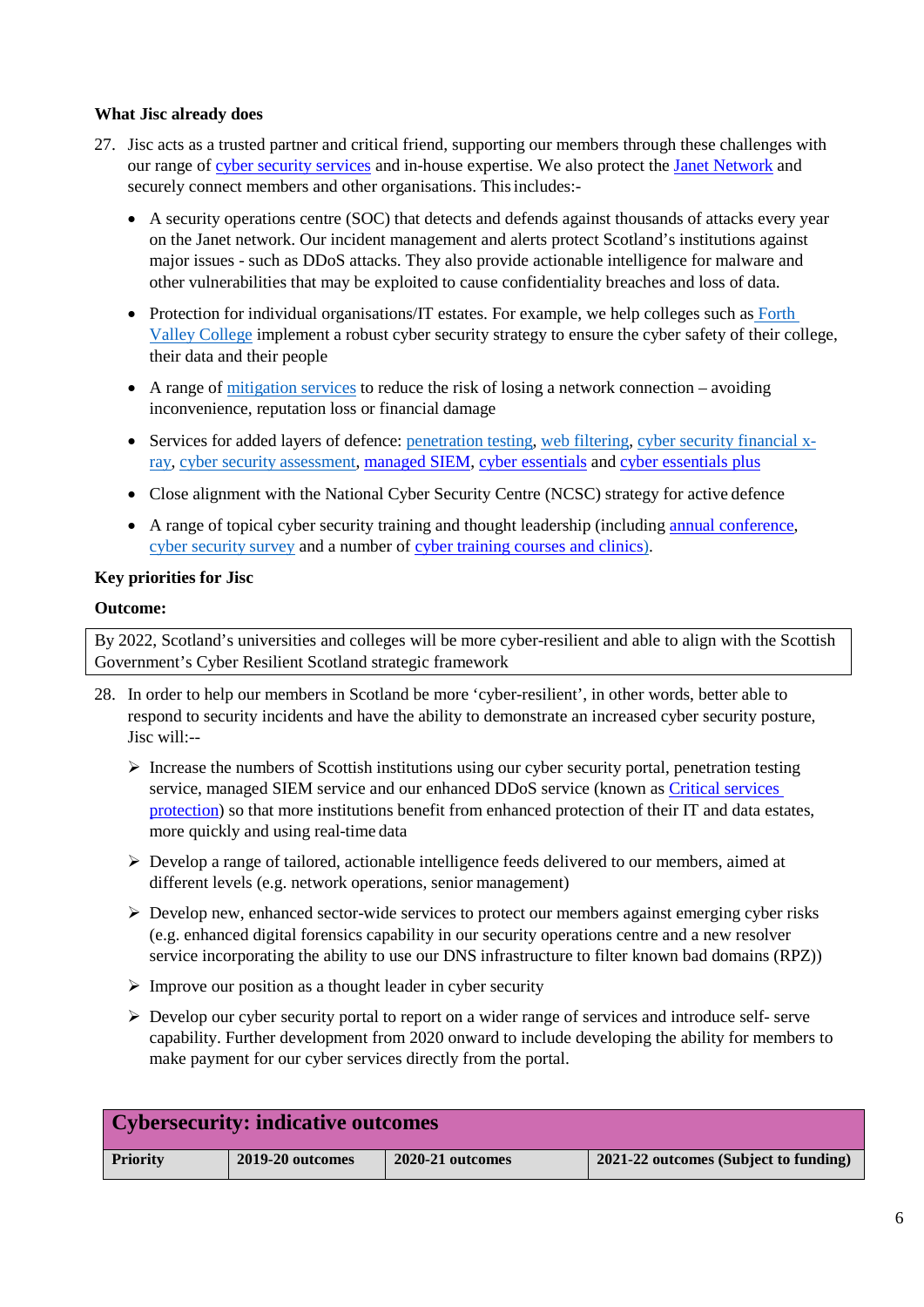| <b>Cybersecurity: indicative outcomes</b>                                                                    |                                                                                                                                                                                                                                                                              |                                                                                                                                                                                                                                                                                                                                                                                                                                                                                                                               |                                                                                                                                        |  |
|--------------------------------------------------------------------------------------------------------------|------------------------------------------------------------------------------------------------------------------------------------------------------------------------------------------------------------------------------------------------------------------------------|-------------------------------------------------------------------------------------------------------------------------------------------------------------------------------------------------------------------------------------------------------------------------------------------------------------------------------------------------------------------------------------------------------------------------------------------------------------------------------------------------------------------------------|----------------------------------------------------------------------------------------------------------------------------------------|--|
| <b>Priority</b>                                                                                              | 2019-20 outcomes                                                                                                                                                                                                                                                             | 2020-21 outcomes                                                                                                                                                                                                                                                                                                                                                                                                                                                                                                              | 2021-22 outcomes (Subject to funding)                                                                                                  |  |
| Enhanced cyber<br>security services<br>taken up                                                              | 400 HE & FE<br>members $(80 \text{ in}$<br>Scotland) using<br>the cyber security<br>portal<br>77 enhanced<br>DDoS services<br>taken up by HE<br>$&$ FE members<br>(15 in Scotland)<br>Increase usage of<br>$\overline{\phantom{a}}$<br>penetration testing<br>service by 10% | $-500$ HE $&$ FE members<br>(100 in Scotland) will sign<br>up to the cyber security<br>portal<br>Increased use of the<br>penetration testing by<br>20% from August<br>2019<br>77 enhanced Critical<br>Services protection<br>(formerly called<br>'enhanced DDoS<br>services') taken up by<br>HE $&$ FE members (15<br>in Scotland)<br>60 HE $&$ FE members<br>(12 in Scotland) to<br>take up the Cyber<br><b>Essentials</b> service<br>9 HE & FE members $(2 \text{ in})$<br>Scotland) to take up the<br>managed SIEM service | High take-up of cyber services with<br>services changing to meet the fast<br>moving member requirements in this<br>area.               |  |
| Enhance our<br>DDoS and<br>critical<br>infrastructure<br>hardening                                           |                                                                                                                                                                                                                                                                              |                                                                                                                                                                                                                                                                                                                                                                                                                                                                                                                               | Develop further new capability to<br>provide efficiencies in the detection<br>and visibility of DDoS incidents on the<br>Janet network |  |
| Further<br>development of<br>cyber security<br>portal including<br>access to 'self-<br>serve' for<br>members | Complete<br>development of<br>member self-serve<br>capability in the<br>cyber security portal                                                                                                                                                                                | Jisc's DNS registry and<br>$\blacksquare$<br>the Primary Nameserver<br>service are added to the<br>portal in Q4 2020<br>- Institutions are able to<br>make payment for Jisc's<br>cyber security services<br>directly from the portal                                                                                                                                                                                                                                                                                          | Continued maintenance and<br>development of the portal so that each<br>new Jisc service has facilities within<br>the portal            |  |

#### **How will this benefit Scottish institutions**?

- 29. Increased take-up of our cyber security services will result in safe and seamless access to the network for Scotland's universities and colleges, with proactive detection and resolution of issues that might affect availability. More institutions will avoid unnecessary costs and protect their IT and data estates, intellectual property and reputations. A SIEM solution makes it easier for providers to spot securityrelated anomalies on their network because it aggregates data from their various systems and turns data logs into actionable insights.
- 30. Having access to real time DDoS mitigation and network traffic data through our cyber security portal will mean that organisations can react to incidents more quickly, and directly from the portal. They will also be able to request additional products via the self-serve feature.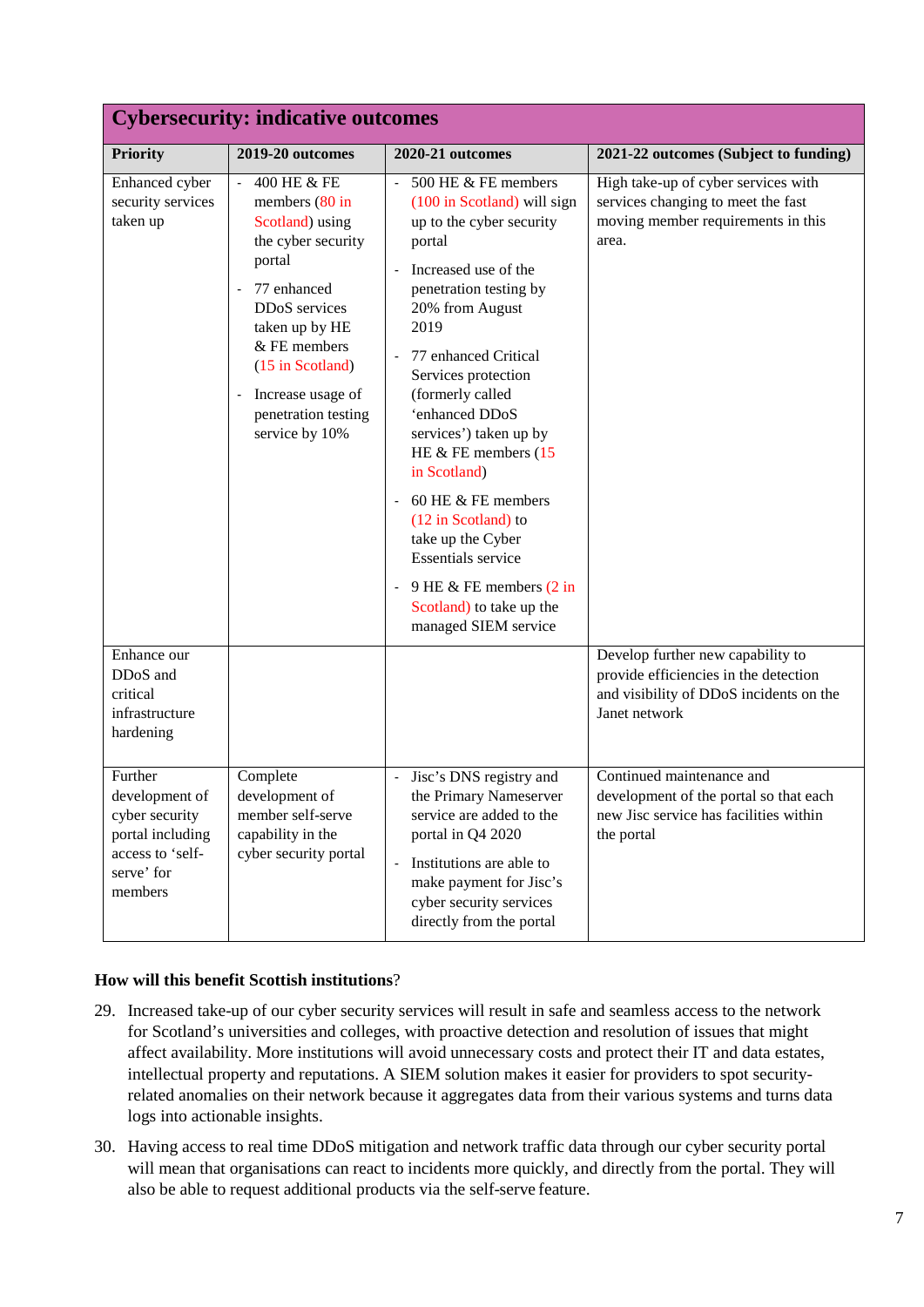31. Widespread intelligence sharing nationally and internationally including via our new cyber security portal will assist in crime investigation and provide information to connected organisations on emerging and ever-changing security risks and threats.

### **World-leading research**

#### **Context**

- 32. The power of research and innovation are evident: UK research programmes and international collaborations are at the forefront of tackling global challenges, from Covid-19 vaccines to the climate crisis.
- 33. Our vision is for the UK to be world leaders in technology for research. We are guided by the seven themes of our [Research and innovation sector strategy 2021 to 2023:](https://www.jisc.ac.uk/reports/research-and-innovation-sector-strategy-2021-2023)
	- Supporting a new national data infrastructure for research
	- UK research analytics: understanding systems, cultures, resources and decision-making
	- Recording the UK's 'research estate' in support of a UK- wide research capability
	- Accelerating the achievement, delivery and monitoring of the journey to open research
	- Applied research and knowledge exchange: supporting commercialisation and deployment
	- Rapid innovation in research management and active research
	- 'Research 4.0' and realising the art of the possible.
- 34. The themes focus on where we are uniquely placed to act in the continued development of technology, digital and data approaches, and advice and guidance to support their effective implementation. This strategy is steered by the Jisc Research Strategy Forum including PVC-R representation from Scottish institutions, and from the SFC.
- 35. Jisc's work supporting research contributes to the SFC's [strategic outcome](http://www.sfc.ac.uk/web/FILES/StrategicFramework/Scottish_Funding_Council_Strategic_Framework_2019-2022_Summary_Document.pdf) to "invest in excellent research and innovation that adds to current knowledge, delivers economic and societal value, enhances Scotland's international reputation and attractiveness, and makes the world around us prosperous, healthier and more sustainable". Our work also contributes to the Scottish Government's [strategic](http://www.sfc.ac.uk/web/FILES/Review/coherence-and-sustainability_summary.pdf)  [objective](http://www.sfc.ac.uk/web/FILES/Review/coherence-and-sustainability_summary.pdf) to 'support Scotland's global reputation as a Science and Research Nation synonymous with high quality teaching, research, knowledge exchange and innovation". Jisc's work to support research also helps place Scotland at the forefront of the digital economy as highlighted in [Scotland's Digital](https://www.gov.scot/publications/scotlands-digital-future-strategy-scotland/pages/3/)  [Future,](https://www.gov.scot/publications/scotlands-digital-future-strategy-scotland/pages/3/) which notes the vital role of colleges and universities' in exchanging research, development and knowledge with business and industry.

#### **What Jisc already does:**

- 36. We support UK research and innovation through the coordination of a corpus of technologies and by enhancing end-to-end research lifecycle management. We are recognised as a major provider of research infrastructure and services, a trusted partner and, in our areas of expertise, an authority on the use of technology to support research. For example: -
	- The UK's national research and education network (NREN) provides infrastructure and facilities including the [Janet Network,](https://www.jisc.ac.uk/janet) connecting all UK universities and key research establishments to the rest of the digital research world and providing the high-speed digital foundation for collaborative research. Eighteen million users in education and research organisations, science parks and public sector bodies rely on the Janet Network to stay connected.
	- Providing library infrastructure supporting access and discovery of high-quality digital content and collections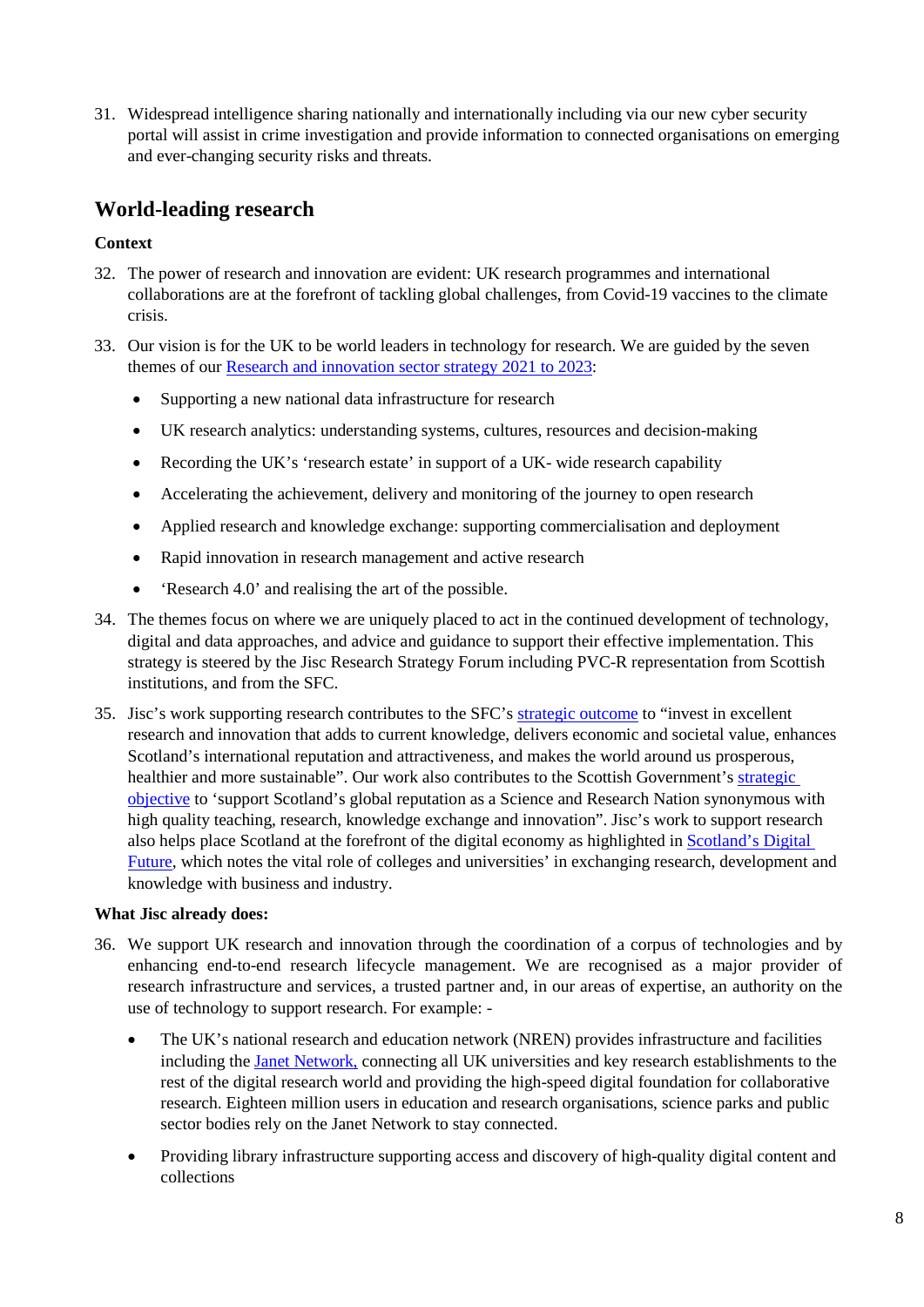- Negotiating publishing agreements needed to support academic research: with over 50% of UK research output covered by a Jisc agreement, we're making a sustainable transition to open access a reality. This includes work with the Scottish Higher Education Digital Library (SHEDL) to ensure that the objectives of Scottish institutions are achieved via our licensing negotiations.
- Provision of a coordinated portfolio of open access and content discovery services, making compliance with open access policies more efficient and affordable
- Opening-up access to Digital Collections and archives to support researchers during Covid-19
- Data curation, analytics and management services
- Research and development services and co-design models for innovation
- Access to communities of practice such as Jisc's [digital research community,](https://jisc365-my.sharepoint.com/personal/laura_pachkowski_jisc_ac_uk/Documents/jisc.ac.uk/get-involved/digital-research-%20community-group) exploring how technology and innovation can help improve current research practices
- Representation on relevant sector working groups such as the Forum for Responsible Research Metrics. International research sector leadership is demonstrated through various infrastructure collaborations and partnerships, such as the Jisc UK [ORCID consortium,](https://www.jisc.ac.uk/orcid) the [Knowledge](http://www.knowledge-exchange.info/)  [Exchange, G](http://www.knowledge-exchange.info/)ÉANT, Internet2, OpenAIRE, EUDAT and EGI as part of the emerging European Open Science Cloud, for which we are partners in several preparatory EC projects.
- The breadth of academic- industry collaborations and commercial spinouts from academic research is set to grow. We support the acceleration of the impact of and knowledge exchange from research commercialisation through the enhanced use of shared research infrastructure. For example, we provide [high bandwidth, reliable connectivity](https://www.jisc.ac.uk/customers) to those organisations (science parks, local authorities, businesses, NHS, Catapults, etc.) collaborating with our members.
- 37. Jisc's [full catalogue of services for research](https://www.jisc.ac.uk/membership/our-catalogue-of-services-for-research) can be found on our web-site.

#### **Key priorities for Jisc 2021-22**

#### **Outcome:**

By 2022, Scotland's universities will be supported with data, digital and technology services to achieve their research and innovation priorities and so that science and research remain cutting edge and excellent in global terms.

#### **Supporting a new national data infrastructure for research**

- 38. Never before have research and innovation been so dependent on infrastructure, on the capacity of network, security, connectivity and access management. This dependency will continue to grow.
- 39. We propose a new national data infrastructure to support research. Underpinned by the [Janet](https://www.jisc.ac.uk/janet) [Network,](https://www.jisc.ac.uk/janet) cyber security and our national access and authorisation infrastructure, we will support the coordination of a flexible set of services for institutions and multi-partner research consortia.

#### **UK research analytics: understanding systems, cultures, resources and decision-making**

- 40. The data produced through the processes of research management could be used on a greater scale to transform research systems, cultures and decision-making. Exponentially upgraded analytical capacity is needed to build the strategic capabilities of UK research. For example, we will: -
	- $\triangleright$  Explore the unique perspective of researchers on the digital environment they need and use, by building on our [pilot survey for researchers](https://digitalinsights.jisc.ac.uk/our-service/our-surveys/) which was based on our successful 'Insights' model. In 2021-22, we will run the survey again (with the survey closing on 1 July 2022). We will also include ARMA representation in the survey question review, and will work with them to reach their members directly to promote the survey. This, alongside our usual promotional activity, will increase participation.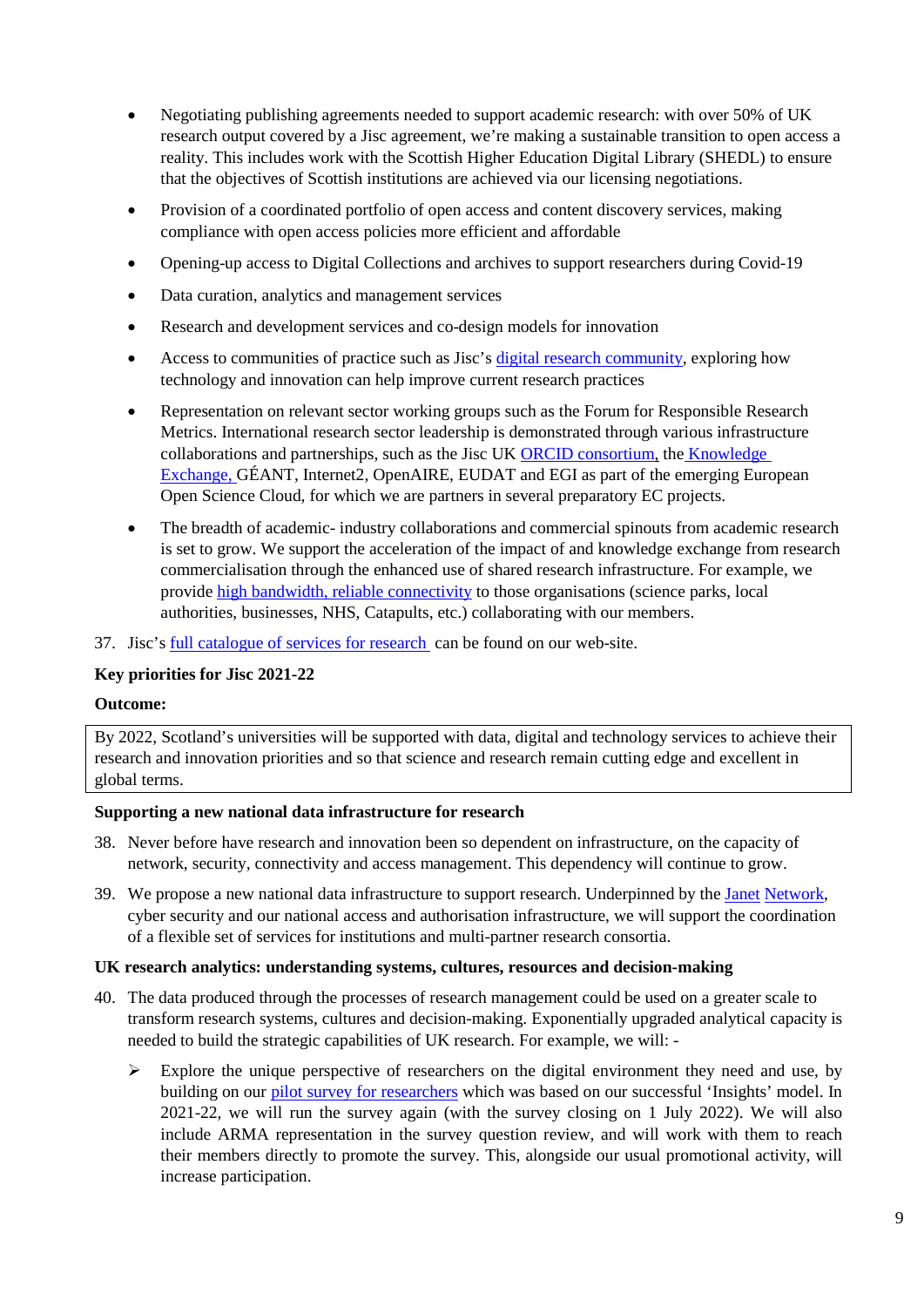41. We will examine the potential for a new UK research analytics platform and service, enhancing our existing analytics capabilities.

#### **Recording the UK's 'research estate' in support of a UK- wide research capability**

- 42. The ability to identify, deploy, share and re-use physical and intangible assets that comprise the research estate are central to delivering efficiencies, the civic agenda, levelling up, open research and achieving net-zero. These assets also include the significant infrastructure which gives access to research, including content, library and archival collections.
- 43. We will explore expanding the well-established digital approaches to the management and use of these assets. For example:-
	- $\triangleright$  By July 2022, we will increase the number of UK libraries contributing data to the national [bibliographic knowledgebase](https://www.jisc.ac.uk/rd/projects/national-bibliographic-knowledgebase) (NBK), a large data pool bringing together the holdings of 175 academic and specialist libraries and which underpins our growing suite o[f library hub services](https://www.jisc.ac.uk/library-support) which help save institutions time and money across the information resources management lifecycle. The NBK is critical national infrastructure and we expect it to drive nationally coordinated work. For example, it could support the formulation of a more joined-up national strategy around retention of print materials and positively influence a national approach to authority controls and identifier frameworks in relation to bibliographic resources. The more catalogue data we can add to the NBK, the more effectively it can support the management of library collections so that they are optimised for contemporary research and learning needs. Our target is to achieve contributions from 200 academic and specialist libraries (22 from Scotland).

#### **Accelerating the achievement, delivery and monitoring of the journey to open research**

- 44. Open research extends beyond the boundaries of open access articles to all research outputs, including metadata, data, code, algorithms and software, as well as the processes of research itself. It will continue to be a high priority for the UK research base, for funders and for Jisc.
- 45. We commit to helping the UK embrace the full potential of open research by removing barriers, embedding open practices and developing infrastructure to support this potential.

#### **Applied research and knowledge exchange: supporting commercialisation and deployment**

- 46. The interconnected systems producing world-class research and innovation are increasingly reliant on shared and secure infrastructure to enable their growth. The breadth of academic- industry collaborations and commercial spinouts from academic research is set to grow.
- 47. We commit to further supporting the acceleration of the impact of and knowledge exchange from research commercialisation through the enhanced use of shared research infrastructure.

#### **Rapid innovation in research management and active research**

- 48. Research integrity, reproducibility and reuse, evaluation and assessment, new and inclusive forms of excellence and the responsible use of metrics are all areas that offer significant potential for greater efficiency and interoperability.
- 49. We commit to exploring and building on innovative approaches in research management, including enhanced system interoperability, common data repository standards and metrics aggregator models.

#### **'Research 4.0' and realising the art of the possible**

- 50. Advanced technologies such as artificial intelligence, robotics, 5G, quantum computing and biotechnologies are set to impact the UK's world-leading research and innovation sector in the years ahead in ways yet to be imagined.
- 51. We propose a technical enablers programme focusing on exemplifying leading-edge specialisms across each of the product and service focused themes in our Research and Innovation Sector Strategy. and a 'research reimagined' programme to better understand this future potential with and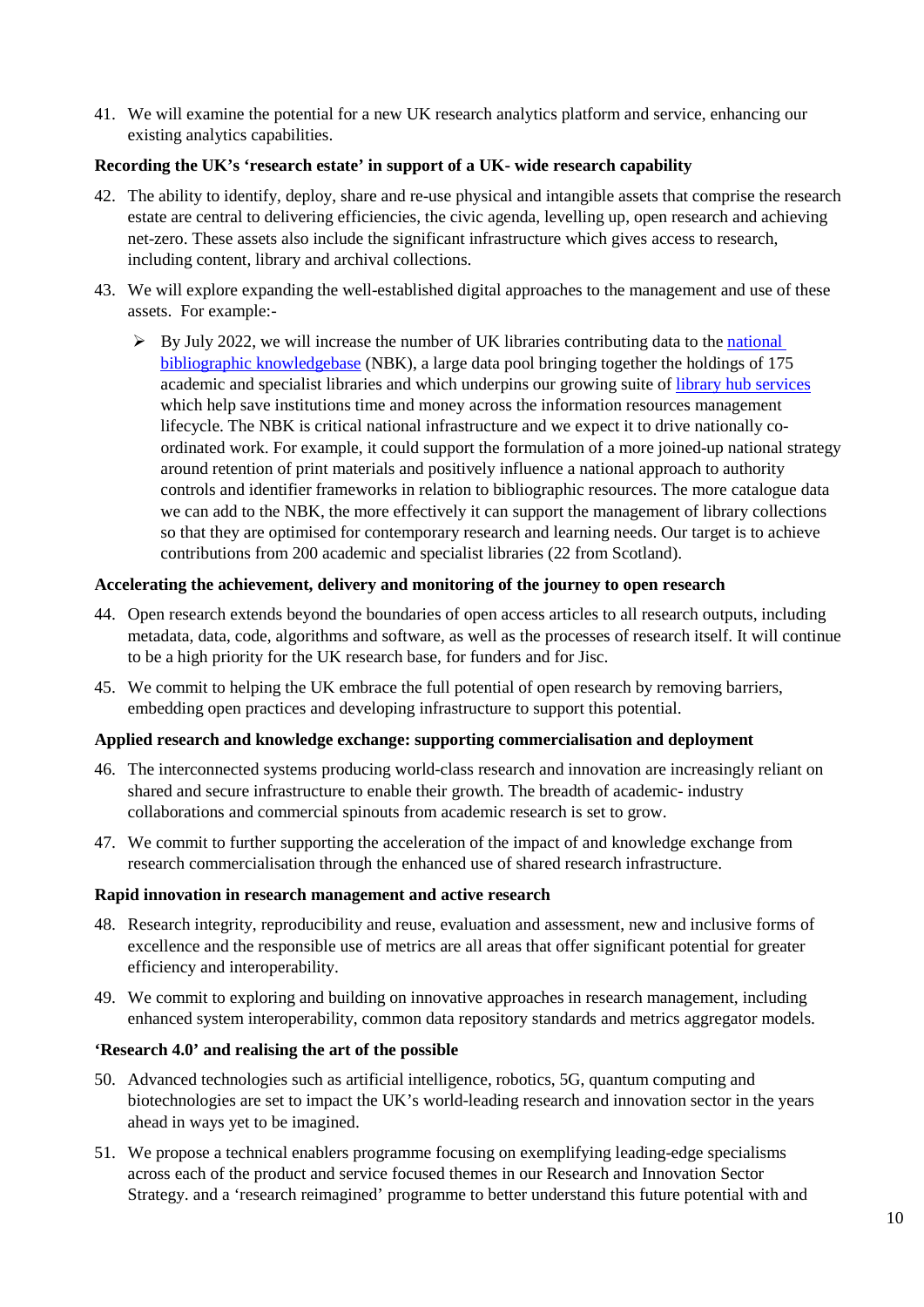on behalf of our members.

| <b>Priority</b>                                            | 2019-20 outcomes                                                                                                                                                                                                                                                            | 2020-21 outcomes                                                                                                                                                                                                                                                                        | 2021-22 outcomes<br>(Subject to funding)                                                                                                                    |
|------------------------------------------------------------|-----------------------------------------------------------------------------------------------------------------------------------------------------------------------------------------------------------------------------------------------------------------------------|-----------------------------------------------------------------------------------------------------------------------------------------------------------------------------------------------------------------------------------------------------------------------------------------|-------------------------------------------------------------------------------------------------------------------------------------------------------------|
| <b>National</b><br>bibliographic<br>knowledgebase<br>(NBK) |                                                                                                                                                                                                                                                                             | By July 2021, 200 libraries<br>(24 libraries in Scotland)<br>should be contributing data to<br>the NBK                                                                                                                                                                                  | By July 2022, 200 libraries (22<br>in Scotland) should be<br>contributing data to the NBK<br>The NBK should be driving<br>nationally-coordinated work       |
| Open scholarship                                           | ORH (now<br>$\overline{\phantom{a}}$<br>named 'research<br>repository<br>services') used<br>by $25$ HE<br>members (3 in<br>Scotland)<br>Maintain current<br>depth of<br>participation and<br>leadership of Jisc<br>in European open<br>access, in spite of<br><b>Brexit</b> | By July 2021, 17<br>$\blacksquare$<br>universities (2 in<br>Scotland) should be<br>subscribing to research<br>repository services<br>Maintain current depth<br>$\overline{\phantom{a}}$<br>of participation and<br>leadership of Jisc in<br>European open access,<br>in spite of Brexit |                                                                                                                                                             |
| Researcher <b>Insights</b><br>survey<br>participation      |                                                                                                                                                                                                                                                                             |                                                                                                                                                                                                                                                                                         | Increased numbers of university<br>groups and research groups<br>participating in the Jisc<br>researcher Insights survey by<br>2021-22 (working with ARMA). |

#### **How will these outcomes benefit Scottish institutions**?

*Library services*

- 52. Our [support for libraries](https://www.jisc.ac.uk/library-support) includes a set of growing library hub services underpinned by the NBK, which was established by Jisc and is accepted as a critical component of the national library data infrastructure. Our ambition is that the NBK will make a positive contribution to the overall quality of data that circulates around the bibliographic data 'ecosystem'. Specifically, we believe the NBK will:
	- Provide a sustainable, next generation national data infrastructure
	- Support libraries in making the transition from print-first to digital-first
	- Support the formulation of a more joined-up national strategy around retention of print materials
	- Aggregate bibliographic data with availability and usage data
	- Facilitate more efficient access to e-books, digitised books and journals
	- Improve metadata accuracy, effectiveness and standards across the sector
	- Positively influence a national approach to authority controls and identifier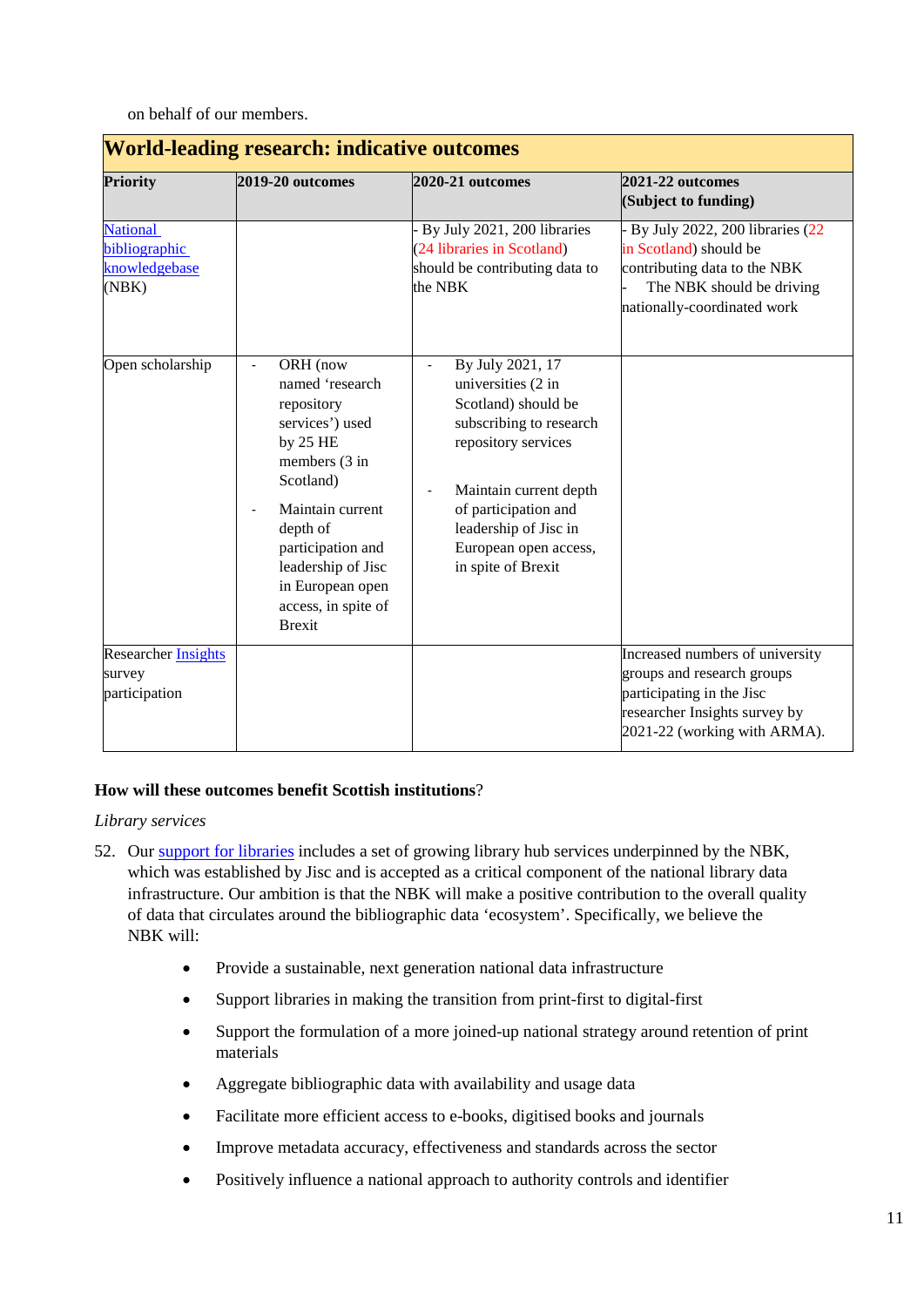frameworks in relation to bibliographic resources

• Promote the unhindered flow of data to maximise discovery by users.

#### *Researcher insights surveys: Digital expertise needed and developed by the research sector*

53. The results from our researcher digital experience Insights survey will allow university and research groups to help their staff to reflect on and improve their digital experiences and competencies for research and research management, and provide business intelligence to help universities plan and implement changes and invest wisely in technology.

### **Teaching, learning and assessment/student & learner experience**

#### **Context**

- 54. The sector's digital achievements during the pandemic have been emphatic and swift with many examples of highly effective and innovative approaches to online learning and research. This presents an opportunity to accelerate the adoption of digital technologies by students, academics and professional staff within colleges and universities..
- 55. SFC's [Outcome Agreement guidance for colleges and universities 2021-22](http://www.sfc.ac.uk/web/FILES/guidance_sfcgd222021/College_and_University_Outcome_Agreement_Guidance_2021-22.pdf) has an emphasis on economic recovery and social renewal, including specific priorities on fair access, high quality learning, teaching and research, partnership and participation, and the climate emergency. ,
- 56. Jisc contributed to the SFC's [landmark review of the coherence and sustainability](http://www.sfc.ac.uk/web/FILES/Review/Review_Briefing_Note_June_2020.pdf) of FE and HE [institutions,](http://www.sfc.ac.uk/web/FILES/Review/Review_Briefing_Note_June_2020.pdf) by leading the consultation "Supporting the Digital Revolution for Learners", including consideration of infrastructure and support requirements for Scotland's post-16 integrated education sectors. Jisc will work with the SFC, Scottish Government and relevant stakeholders to:
	- Develop a Scottish level standard for online and blended learning to support institutions to deliver an excellent experience for learners
	- Support investment in digital skills to ensure educators are equipped to develop and deliver high quality online and blended learning for students
	- Mitigate digital poverty in order to ensure equitable access to Scottish tertiary education
	- Explore the creation of a national digital consultancy service for senior leaders in tertiary education.

#### **What Jisc already does**

#### *Culture and leadership*

- 57. [Learning and teaching reimagined](https://www.jisc.ac.uk/learning-and-teaching-reimagined) has provided university leaders with inspiration, insight and tools to plot a path through an uncertain future. We have been helping universities create and refine their digital strategies to support change and through programmes such a[s Digital leaders.](https://www.jisc.ac.uk/training/digital-leaders-programme) [Building digital capability](https://www.jisc.ac.uk/rd/projects/building-digital-capability) service supports universities to develop their staff and students' digital capabilities. Moreover, our data and analytics tools provide sector-wide student, graduate, staff and finance insights. We also support universities to act ethically regarding data and digital by publishing codes of practice and guides.
- 58. In FE, we provide advice and guidance to help set and embed an appropriate digital strategy across the organisation. Our sector wide resources, content and software negotiations saves providers money to invest in other priorities. We are also introducing more provider-based innovation opportunities by helping Edtech start-ups with easier sector access. We continue to research and co-develop an [Education](https://www.jisc.ac.uk/education-4-0)  [4.0 future](https://www.jisc.ac.uk/education-4-0) in areas such as 'the future of e-assessment'.

#### *Learning, teaching and assessment*

59. In HE, our high-quality [digital content and learning and research resources](https://www.jisc.ac.uk/learning-and-research-resources) include the provision of textbook content for more than 1.4m students. We have provided teaching and learning tools and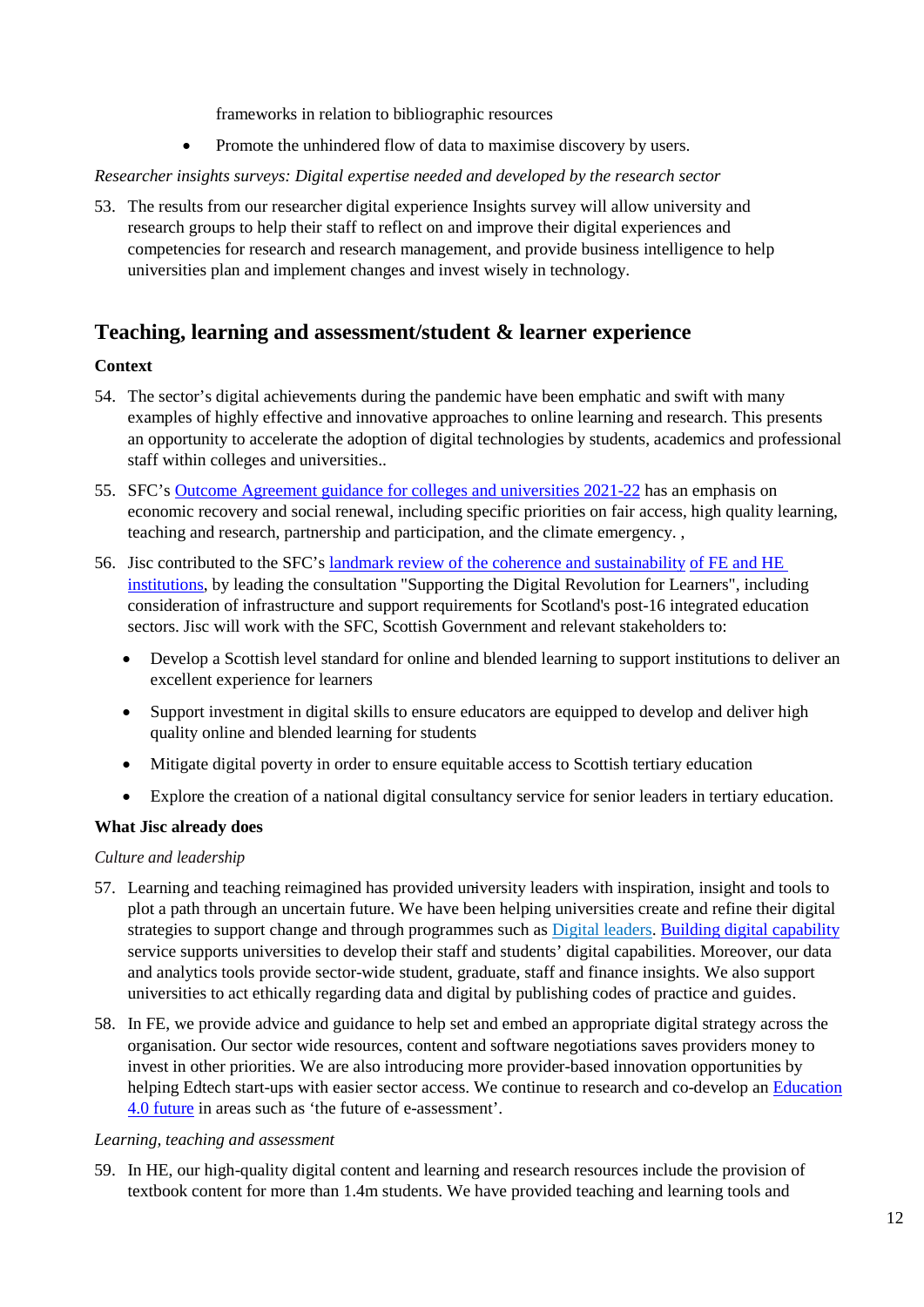guidance for universities, training courses designed to get the most from online tools and we are exploring virtual classrooms with several universities. An [exploration](https://www.jisc.ac.uk/reports/the-future-of-assessment) of the Future of assessment has started our journey towards supporting innovative approaches.

- 60. Our learning [analytics](https://www.jisc.ac.uk/learning-analytics) service is helping many universities reduce dropouts and plan appropriate interventions. Whether or not an institution subscribes to this paid-for service, there are related resources available to help institutions to make evidence-based decisions and address their strategic challenges and goals. For example:
	- Advice and guidance via account managers, publications, blogs and resources on the Jisc [web-site.](https://jisc365.sharepoint.com/sites/opsgov/foreporting/Shared%20Documents/SFC/AY21-22%20Outcome%20Agreement/Senior%20managers)
	- Network events[/Expert learning analytics community of practice/](https://www.jiscmail.ac.uk/cgi-bin/wa.exe?A0=ANALYTICS)learning analytics research [group.](https://www.jisc.ac.uk/events/learning-analytics-research-group-20-may-2020)
	- Opportunities to pilot and evaluate emerging / additional analytics services and products.
- 61. In FE, we provide learners with access to affordable, relevant and compelling digital content (including eBooks) and resources through discounted publisher and vendor deals. We also provide learners with the opportunity to feedback on their digital experience through our digital experience Insights surveys, which help providers to design and implement learning spaces that successfully blend the physical and online learning experience.

#### *Student/learner/staff experience*

- 62. With the addition of the **[Prospects](https://www.jisc.ac.uk/prospects)** portfolio to the Jisc family we now provide career guidance and support services to more than 2m students as well as graduate market data for universities. We are exploring new ways to enable skills-led training. As part of our learning analytics work, we are helping to transform students' learning experiences and support their wellbeing through, for example, research into [student and staff wellbeing.](https://www.jisc.ac.uk/reports/student-and-staff-wellbeing-in-higher-education)
- 63. Our [Digital experience insights](https://www.jisc.ac.uk/digital-experience-insights) surveys show how an institutions' students and staff are using the technology they offer, what is making a difference to their learning and working experiences and where improvements can be made. The aggregate UK data and findings from the 2021 surveys for [HE](https://repository.jisc.ac.uk/8318/1/DEI-P1-HE-student-briefing-2021-FINAL.pdf) and [FE](https://repository.jisc.ac.uk/8317/1/DEI-P1-FE%20student-briefing-2021-FINAL.pdf) are freely available on Jisc's web-site, as well as other [reports/briefings](https://digitalinsights.jisc.ac.uk/reports-and-briefings/our-reports/) and [benchmarking toolkits.](https://digitalinsights.jisc.ac.uk/reports-and-briefings/our-briefings-and-toolkits/)
- 64. We also provide tools that help institutions identify, manage and improve staff digital capabilities, and advice and guidance on staff well-being, effective digital pedagogy, learner engagement and online assessment. Our learning resources help practitioners and support staff discover, share and manage the use of relevant and compelling digital vocational content and resources.

#### *Trusted partner*

- 65. We play a role in supporting providers to perform at the forefront of best practice and in bringing communities together to tackle common problems and develop shared solutions. We are doing this through regional and national events, thought leadership activities and papers and advice and guidance – that are open to all, or through bespoke consultancy support.
- 66. We continue to work with UK governments in response to Covid-19 while planning for the future. In Scotland, Jisc has contributed to the development of sector digital strategy, capital funding requirements, and is has discussed affordable access to online learning with telecommunications companies.
- 67. Jisc's [catalogue of services for HE](https://www.jisc.ac.uk/membership/our-catalogue-of-services-for-higher-education) and [catalogue of services for FES](https://www.jisc.ac.uk/membership/our-catalogue-of-services-for-further-education) can be found on our web-site.

#### **Key priorities for Jisc 2021-22**

#### **Outcomes:**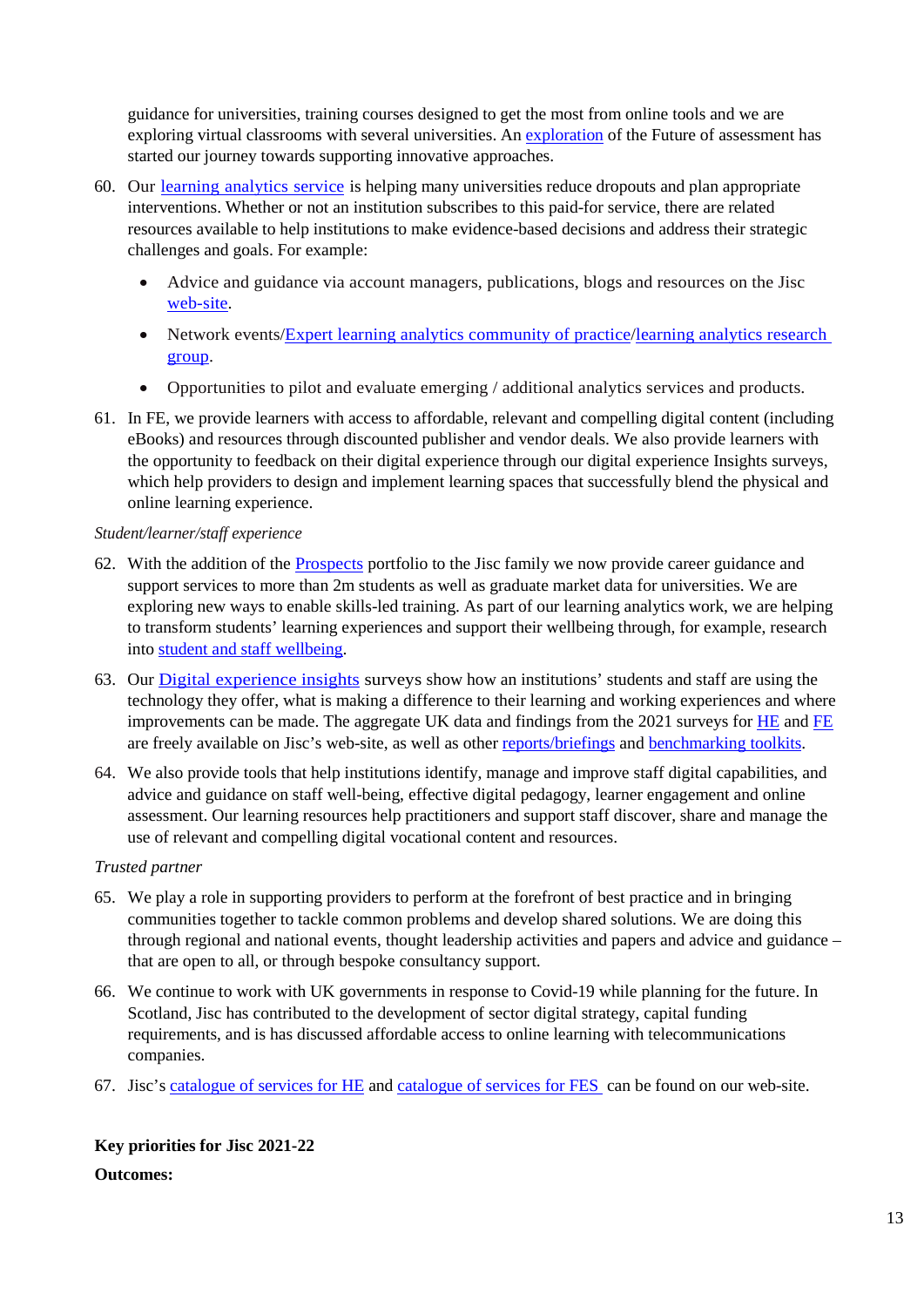By 2022, Scotland's universities will be supported and feel empowered on their journey to embed digital at the heart of their culture

By 2022, Scotland's colleges will have access to digital services that will elevate the sector's ability to serve people as lifelong learners.

68. Our priorities include:-

#### **Culture and leadership**

*FE:*

- $\triangleright$  Continue Digital first leadership events and launch a Digital leadership and governance benchmarking service to assist providers with quality assurance
- $\triangleright$  Continue deep dives into selected topics as part of the Shaping the digital future of further education & [skills](https://www.jisc.ac.uk/news/jisc-and-aoc-launch-plan-to-shape-digital-future-of-further-education-and-skills-09-jun-2020) research programme, collating and sharing the best examples of innovative teaching, learning and assessment practice demonstrated during the pandemic to establish a consensus on what "good" looks like.

*HE:*

- $\triangleright$  Continue to urge university leaders to engage with Jisc and the Learning and teaching reimagined [strategic investment](https://www.jisc.ac.uk/guides/digital-strategy-framework-for-university-leaders) [framework](https://www.jisc.ac.uk/guides/digital-strategy-framework-for-university-leaders) to help them to balance long-term planning with short-term investment. It includes tools and tactics that help answer institution's questions, and links to resources and case studies
- $\triangleright$  Continue to develop our consultancy working with universities to embed digital approaches within existing institutional strategies
- $\triangleright$  Our data and analytics portfolio includes [tools](https://www.jisc.ac.uk/data-and-analytics) used by 97% of the UK's HE sector and provides student, graduate, staff, finances, estates and community benchmarking and strategic planning insight. We will provide tailored datasets and consultancy support to ensure that data-based insight aligns with university priorities.

#### **Learning, teaching and assessment**

*FE:*

- Increase availability of augmented and virtual reality  $(AR/VR)$  licensed content to increase teaching/training opportunities and depending upon pilot success, launch a Curriculum and learning resource analytics service to help learner insight and experience
- Develop a new FE search and discovery platform for online content
- Provide new online course templates and teaching and assessment support.

*HE:*

- $\triangleright$  Discuss with universities our work helping an IoT to create a virtual [classroom](https://www.jisc.ac.uk/news/weston-college-launches-uks-first-virtual-classroom-for-further-education-12-oct-2020) in HE to enhance the learning experience
- $\triangleright$  Jisc's [Future of assessment](https://www.jisc.ac.uk/reports/the-future-of-assessment) report suggests that by 2025, digital technology will enable assessment that meets five key goals: more authentic, more accessible, appropriately automated, more continuous and more secure. We will explore how to help universities on their journey towards 2025 as well as sharing member stories to spread best practice across the sector
- $\triangleright$  Explore early ideas in teaching and research suitable for co-design support and which will address Jisc's 'Education 4.0' and 'Research 4.0' visions, developing those which show promise.

*HE & FE:*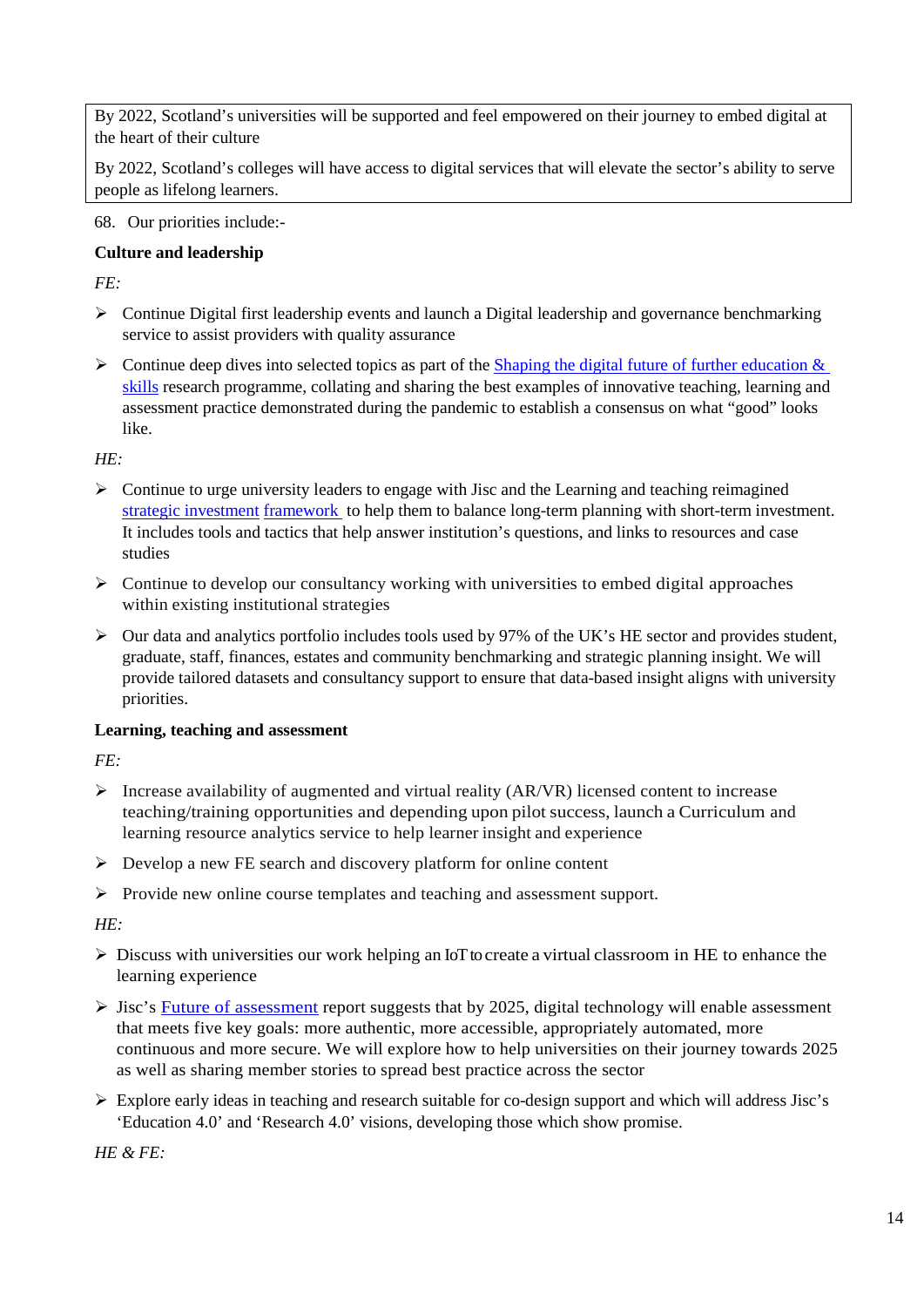Develop an Artificial intelligence (AI) centre of excellence providing technology solutions and legal and ethical guidance to enable AI to enhance existing services and develop new services.

#### **Student/learner/staff experience**

*FE:* 

- $\triangleright$  Introduce AR/VR licensed content
- $\triangleright$  Develop a careers explorer for FE service
- $\triangleright$  Sign-up 50 colleges to our FE [Digital elevation model](https://www.ukauthority.com/articles/jisc-unveils-digital-elevation-model-for-further-education/) to inspire change to elevate learner and staff experiences, by July 2022
- $\triangleright$  Launch digital capability benchmarking service and pre-populated online course templates
- $\triangleright$  Provide advice and guidance regarding smart and augmented learning spaces.

*HE & FE:*

- Increase uptake of our national [learning analytics service](https://www.jisc.ac.uk/learning-analytics) within HE and explore and develop new data integrations and new functionality to ensure that the service has parity (or greater feature sets) than our competitors. We will begin predictive analytics pilots to explore which type of analytics would be most beneficial within FE. As sub-set of this work we will incubate work on curriculum analytics, developing a suite of curriculum visualisations
- $\triangleright$  Continue to understand the requirement of wellbeing analytics (using digital and data to support the mental health and wellbeing of students) to inform innovation development
- $\triangleright$  Explore the potential to develop an analytics service for employability, in order to improve the employability opportunities for students and graduates
- $\triangleright$  Increase take-up of our **Building digital capabilities service**, while continuing to develop and enhance the service
- $\triangleright$  Increase take-up of our [Digital experience insights service,](https://www.jisc.ac.uk/digital-experience-insights) while continuing to develop and enhance the service.

| <b>High quality teaching and learning: indicative outcomes</b> |                                                                                                                                                                                                                                                                                           |                                                                                                               |                                                                                                 |  |
|----------------------------------------------------------------|-------------------------------------------------------------------------------------------------------------------------------------------------------------------------------------------------------------------------------------------------------------------------------------------|---------------------------------------------------------------------------------------------------------------|-------------------------------------------------------------------------------------------------|--|
| <b>Priority</b>                                                | 2019-20<br>outcomes                                                                                                                                                                                                                                                                       | 2020-21<br>outcomes                                                                                           | 2021-22 outcomes<br>(Subject to<br>funding)                                                     |  |
| <b>Building digital</b><br>capability<br>service               | 38 HE members (5<br>in Scotland) and 18<br>FE members $(2 \text{ in})$<br>Scotland) to take-up<br>the service<br>Targeted promotion<br>٠<br>by Account<br><b>Managers</b><br>Community of<br>$\overline{\phantom{a}}$<br>practice event at<br>University of<br>Edinburgh<br>November 2019 | 41 HE members (8)<br>in Scotland) and 30<br>FE members $(5 \text{ in}$<br>Scotland) to take-up<br>the service | 67 HE members (8 in<br>Scotland) and 33 FE<br>members (3 in Scotland)<br>to take-up the service |  |

## **High quality teaching and learning: indicative outcomes**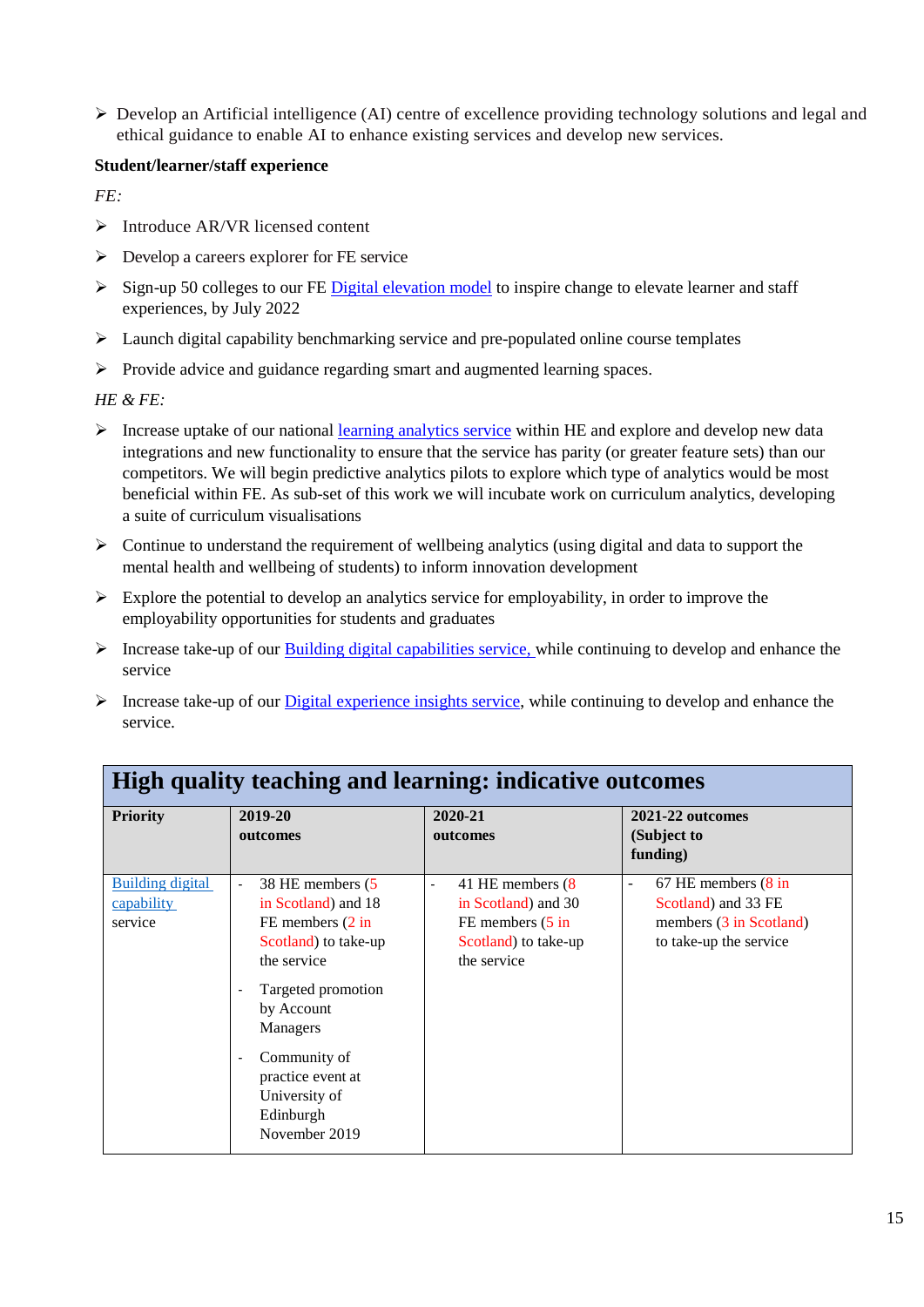| High quality teaching and learning: indicative outcomes |                                                                                                                                                                                                                                                                                                                                                                                           |                                                                                                                                                                                                                                                                                           |                                                                                                                                                                                                                                                                                |  |
|---------------------------------------------------------|-------------------------------------------------------------------------------------------------------------------------------------------------------------------------------------------------------------------------------------------------------------------------------------------------------------------------------------------------------------------------------------------|-------------------------------------------------------------------------------------------------------------------------------------------------------------------------------------------------------------------------------------------------------------------------------------------|--------------------------------------------------------------------------------------------------------------------------------------------------------------------------------------------------------------------------------------------------------------------------------|--|
| <b>Priority</b>                                         | 2019-20<br>outcomes                                                                                                                                                                                                                                                                                                                                                                       | 2020-21<br>outcomes                                                                                                                                                                                                                                                                       | 2021-22 outcomes<br>(Subject to<br>funding)                                                                                                                                                                                                                                    |  |
| Well-being<br>analytics<br>Curriculum<br>analytics      |                                                                                                                                                                                                                                                                                                                                                                                           |                                                                                                                                                                                                                                                                                           | Continue to understand the<br>requirement of wellbeing<br>analytics to inform<br>innovation development.<br>Incubate work on<br>curriculum analytics<br>within our learning<br>analytics service.                                                                              |  |
| Digital<br>experience<br>Insights                       | Survey completed with<br>$\overline{a}$<br>a minimum return of<br>45,000 student, staff<br>and professional<br>services participants<br>$(5,000 \text{ in HE/FE})$<br>Scotland) from 90<br>institutions (15 HE/FE<br>in Scotland) with<br>targeted promotion by<br><b>Jisc Scotland Account</b><br>Managers<br>Community of<br>$\overline{a}$<br>practice event to be<br>held in Scotland | Survey completed<br>with a minimum<br>return of 50,000<br>student, staff and<br>professional services<br>participants (8,000 in<br>HE/FE Scotland) from<br>90 institutions (20<br><b>HE/FE</b> in Scotland)<br>with targeted<br>promotion by Jisc<br><b>Scotland Account</b><br>Managers. | Survey completed with a<br>÷,<br>minimum return of 60,000<br>student, staff and<br>professional services<br>participants (9,000 in<br>HE/FE Scotland) from 90<br>institutions (10 HE/FE in<br>Scotland) with targeted<br>promotion by Jisc Scotland<br><b>Account Managers</b> |  |

#### **How will this benefit Scottish institutions**?

- 69. By increasing the number of Scottish institutions subscribed to our Building digital capabilities service, we will enable Scotland's universities and colleges to:
	- Enrich students' experiences and boost their chances of success in the jobs market by developing their digital skills
	- Support digital leaders and equip them to plan an effective digital transformation
	- Help staff understand why digital capability matters
	- Benchmark progress against peer organisations.
- 70. By continuing to explore well-being analytics, there is an opportunity to improve the efficacy of interventions addressing mental health issues in education.
- 71. While most learning analytics projects focus on improving student success, the rich data sources increasingly available to us can also be used to gain insight into the effectiveness of the curriculum. This is a relatively unexploited area which has the potential to significantly enhance our understanding of how to create engaging and effective curricula – to find out what is and isn't working for students.
- 72. Increased participation in our [digital experience Insights](https://www.jisc.ac.uk/digital-experience-insights) service will ensure that more Scottish institutions are able to make better decisions, enabling staff to:
	- Plan digital transformation
	- Improve students' attainment and employability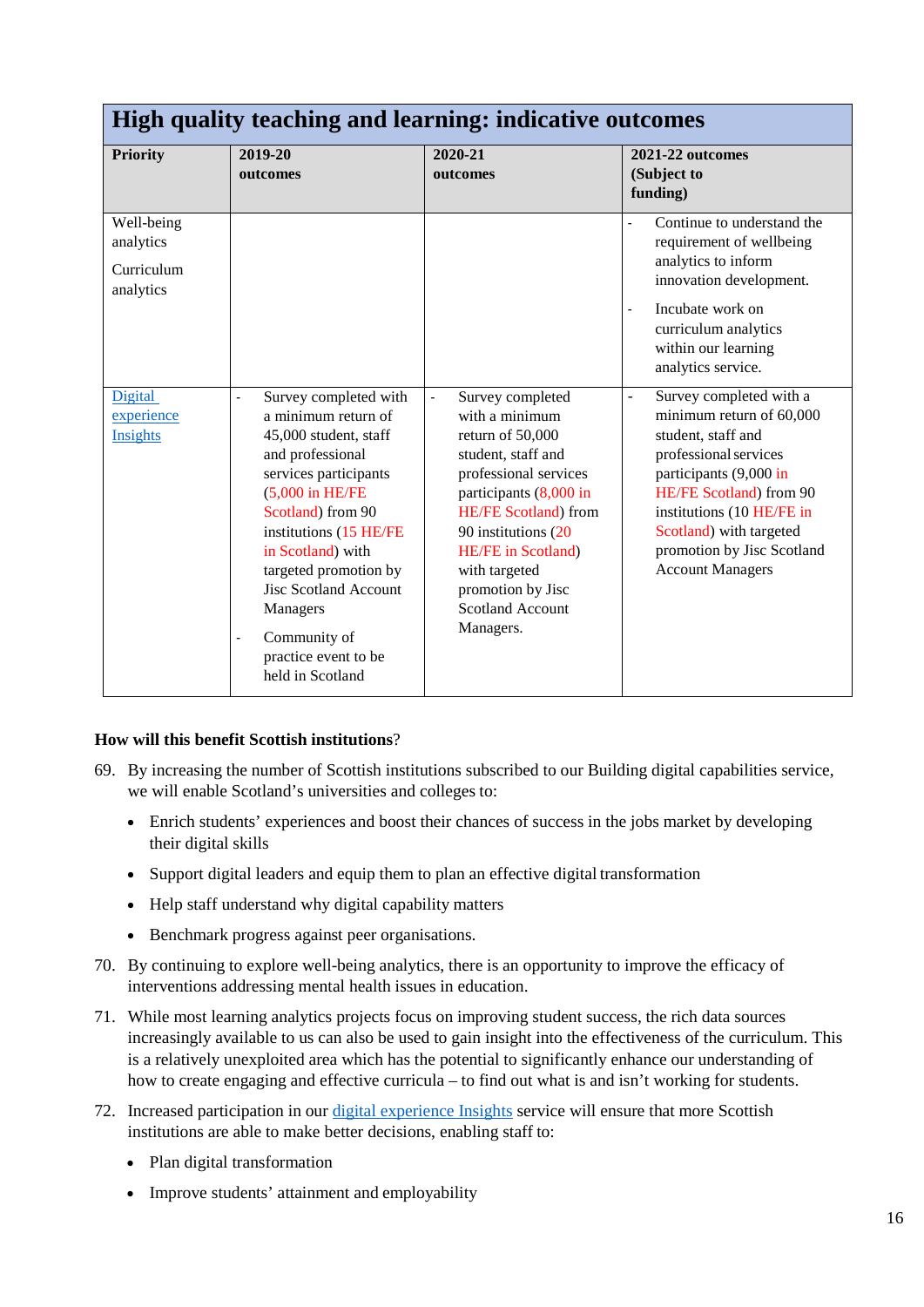- Realise the return on their investment in digital
- Track progress and benchmark their organisation against others nationally
- Demonstrate enhanced levels of student engagement
- Join a [community of practice](https://www.jisc.ac.uk/rd/get-involved/learning-and-teaching-experts-group) with online and face to face activities to support sharing of practice, and identify and understand unique trends in Scotland and in the UK.

### **Jisc to operate at high standards of efficiency and effectiveness**

#### **Context**

73. The SFC strategic framework 2019-22 aims to make Scotland's universities and colleges systems successful, world-leading, coherent and sustainable. They will also be making best use of their resources. By subscribing to Jisc, and/or using its services, institutions will be in a better position to achieve this. However, we can only rely on institutional membership if we can prove that we are operating to the highest possible standards and that we are delivering the products ourmemberswant and need together with high satisfaction. Our members will also expect us to share services with other sector bodies, reducing duplication of effort and expense.

#### **What Jisc already does**

- Aims to address the balance of funding/income and to achieve a goal of 50% from non-grant sources.
- Run ourselves efficiently, ensuring that costs as a proportion of revenue grow less than inflation and aiming for an annual operating surplus of around £1m pa, while at the same time fully investing our restricted income in core purpose improved offerings.
- Conduct annual HE and FE leaders' surveys to measure the satisfaction of our members, achieving a % annual improvement of member satisfaction (using established baseline perception).
- Regularly review [HE core subscription](https://www.jisc.ac.uk/membership/higher-education-subscription) and [product/service](https://www.jisc.ac.uk/membership/our-catalogue-of-services-for-higher-education) portfolio.
- Maintain ISO accreditation for information security management and quality management system for our key services.
- Participate in the M5 Group of services, sharing back office systems and premises with other HE sector organisations.

#### **Key priorities for Jisc**

- $\blacktriangleright$  Aim to break even with the 2021-22 budget.
- $\triangleright$  Maintain our core grant income and continue to improve the performance of Jisc Commercial, generating £1.3m in commercial income.
- $\triangleright$  Continue the strategic drawdown of our restricted reserves to fund Janet backbone and Janet access programme.
- $\triangleright$  Continue the improvements to our finance system through the Finance Transformation programme launched in 2021.
- Manage the investment portfolio to ensure that it supports Jisc's ongoing financial plans, within the criteria set by the board of trustees.
- Maintain 100% of HE and FE members subscribed to Jisc in Scotland.
- Achieve 90% satisfaction in UK HE and 91% satisfaction in UK FE in 2022.

#### **How will this benefit Scottish institutions?**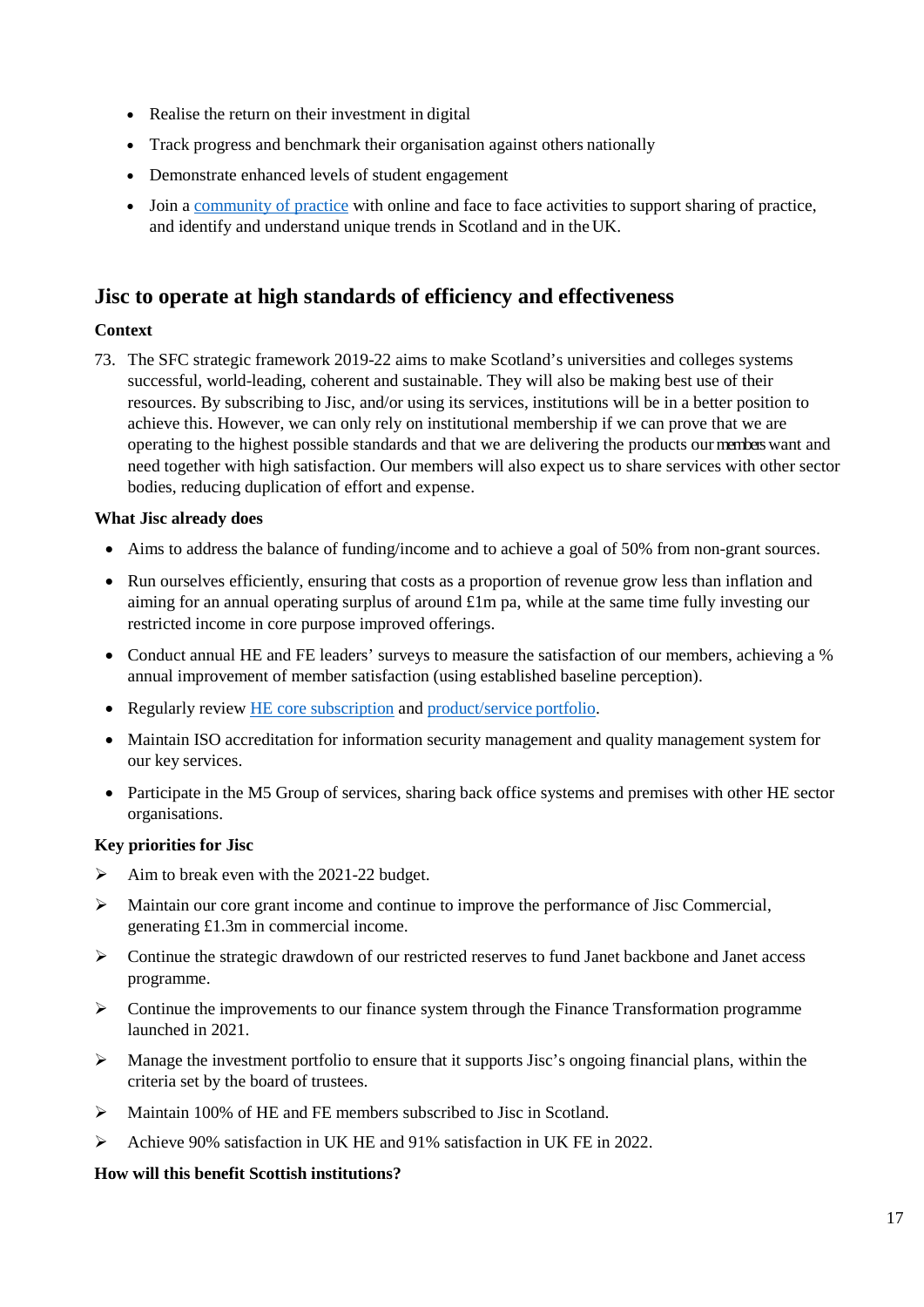74. By being a more efficient and effective organisation, we will save our members time and money, deliver the products that they want and need, and build a sustainable business model that relies less on central funding and successfully creates income from other sources, and without compromising our offer to our core membership of HE and FE.

#### **Savings, efficiencies and value**

#### **What Jisc already does**

- 75. We recognise the importance of accountability to our funder and members. Since 2014 we have evolved our approach to present information that is based on stakeholders' requirements and that uses accurate and reliable data. In some instances, the collection of this data is outside of our control and has shown significant changes in the time that we have used it for reporting. These changes in quality have led us to adopt a more agile approach, moving away from a single global value, saving and efficiency (VSE) figure, to a set of complementary metrics that give a more rounded view.
- 76. Demonstrating the costs the sector is saving or avoiding through the use of Jisc services remains a key indicator we use. We also want to demonstrate to our funders that the grants we are given represent good value for money.
- 77. Our approach to reporting impact is based on transparent use of reliable data; where the data has limitations we will be clear how we have used it.

#### **Our new approaches**

- 78. Sector modelling based on detailed analysis of sample members:
	- Findings from independent studies, supported by further feedback from other participating members, have enabled us to develop an indicative model of the sector-wide cost savings and costs avoided
	- Further studies cross another two HEIs, four FECs and one Sixth form college are expected to complete in late 2021. These will be used to update and validate the outcomes of earlier studies and evidence the high-level impact modelling.
- 79. High level impact modelling based on HE and FE data:
	- The scale of Jisc's impact on sector efficiency can be estimated overall as a percentage improvement on HE and FE expenditure on academic services
	- This will also be calculated as a multiple of the funding and subscriptions Jisc receives from funders and members. This will be checked against the new independent studies.
- 80. Other metrics:
	- We will also report on key trends in take-up, usage and other impacts of services, including carbon impact.

#### **Key priorities for Jisc**

- 81. We predict that Jisc's impact will grow through generating new and enhanced services for our members Our priorities are to:
	- $\triangleright$  Establish baselines for the impact of new services, using the new approaches outlined above and refine our methodologies to improve how we report on existing services.
	- $\triangleright$  Increase the number of services where we report impact, and where relevant continue to refine the existing methodologies as well as develop new ones. This will involve working closely with our members to understand what they want to see and what helps them understand the value and impact Jisc has.
- 82. As more of our services have moved to a subscription-based model we will distinguish between